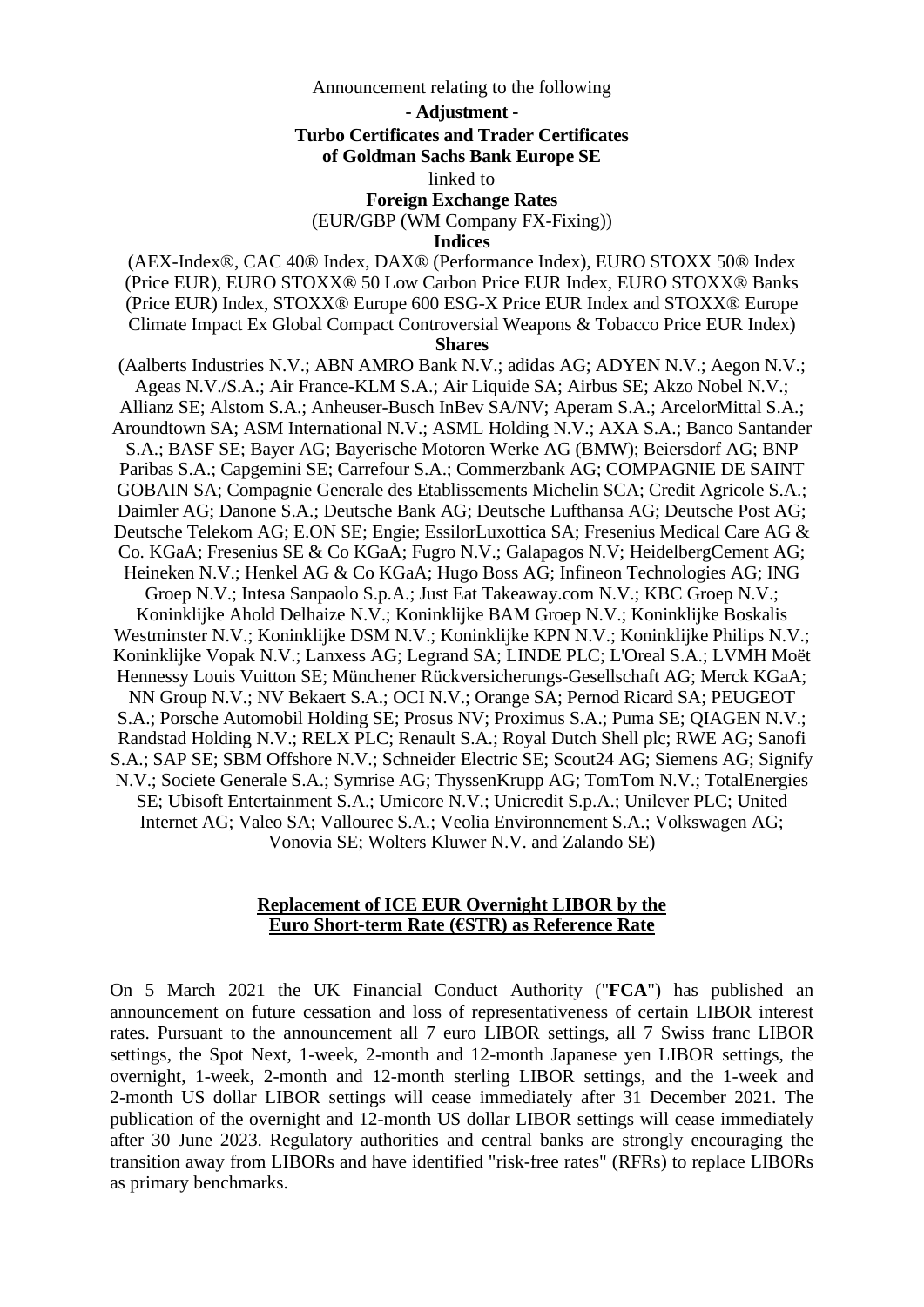The replacement of LIBOR rates by RFRs is relevant for the Turbo Certificates and Trader Certificates specified in the Annex of this announcement (the "**Securities**") for which Goldman Sachs Bank Europe SE ("**GSBE**") acts as Issuer (and which have been initially issued by Goldman, Sachs & Co. Wertpapier GmbH) as these Securities use the ICE EUR Overnight LIBOR in connection with the regular adjustment of the Securities on each Adjustment Date.

In the course of the regular adjustment of the Securities, the Financing Rate of the respective Securities is taken into account, which consists of an Interest Margin and a Reference Rate specified in the relevant Final Terms and which is determined by GSBE as Calculation Agent. The Reference Rate is a short-term/overnight interest rate in the currency of the Underlying.

For the Securities the applicable Reference Rate is the ICE EUR Overnight LIBOR. The ICE EUR Overnight LIBOR belongs to the LIBOR rates affected by the FCA announcement dated 5 March 2021 and, thus, the publication will cease immediately after 31 December 2021. The Calculation Agent has therefore determined in accordance with (i) Section 3(9) of the General Conditions in the base prospectus dated 10 February 2021 or (ii) Section 3(8) of the General Conditions in the base prospectus dated 8 July 2020 or (iii) Section 8(5) of the General Conditions in the base prospectus dated 16 July 2019, in the base prospectus dated 26 September 2018, in the base prospectus dated 22 January 2018, in the base prospectus dated 13 February 2017, in the base prospectus dated 18 March 2016 and in the base prospectus dated 15 December 2015 that the ICE EUR Overnight LIBOR will be replaced with effect from 1 January 2022 by the Euro Short-term Rate ( $\epsilon$ STR) provided by the European Central Bank as new Reference Rate. The relevant Reference Rate Screen Page for the Euro Short-term Rate (€STR) is Reuters page "EUROSTR".

For further information with regard to the replacement of the Reference Rate, please see the *Frequently Asked Questions (FAQ) on the transition of LIBOR interest rates and impacts for Turbo Certificates and Trader Certificates*, which are available on the following websites:

www.gsmarkets.nl/en/services/libor-transition www.gsmarkets.fr/en/services/libor-transition www.gsmarkets.be/en/services/libor-transition

Terms not defined in this announcement shall have the meaning given to them in the applicable Base Prospectus and the relevant Final Terms.

Frankfurt, 8 December 2021 **Goldman Sachs Bank Europe SE**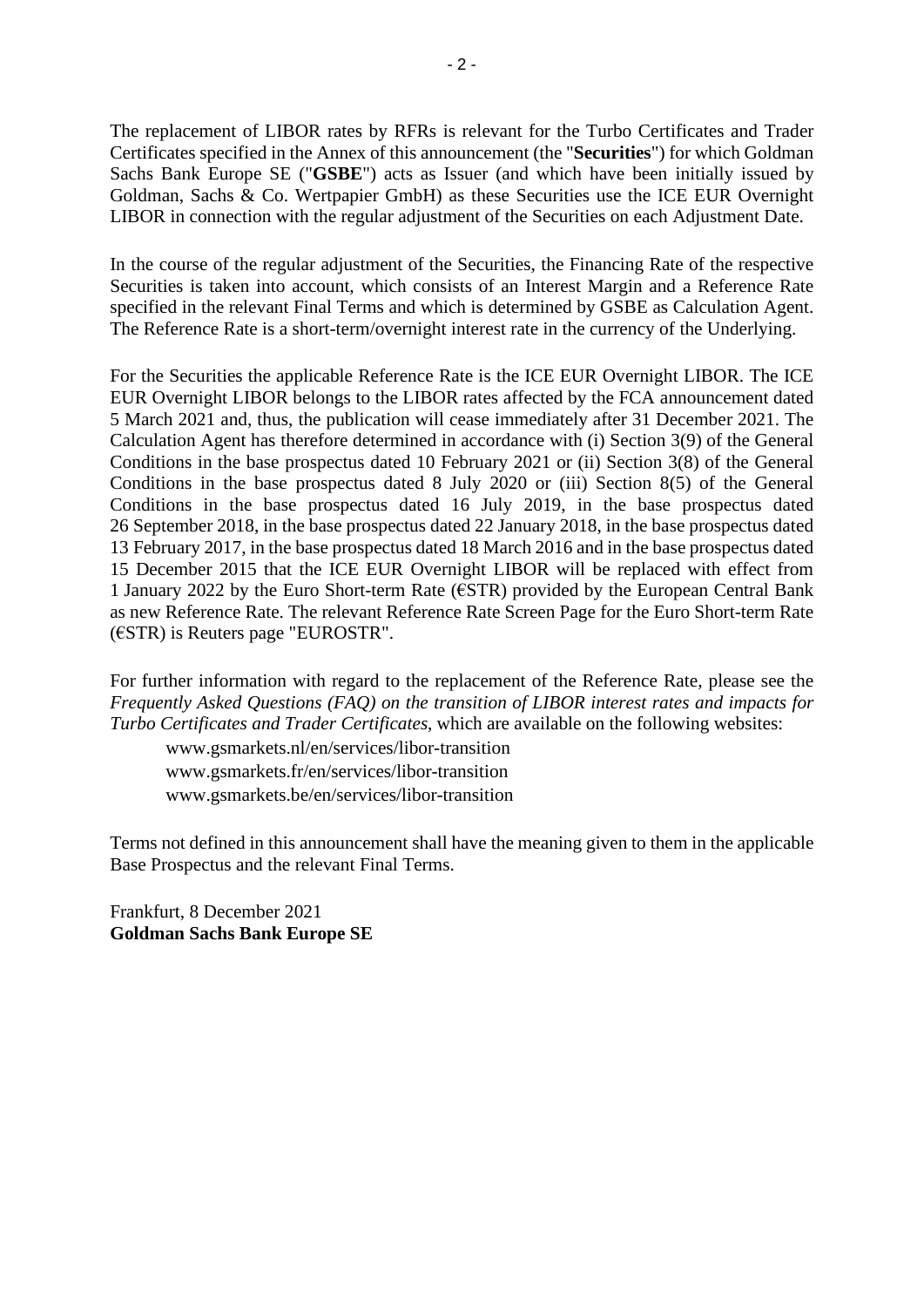## **Annex**

## **Turbo Certificates**

| <b>ISIN</b>         | <b>ISIN</b>         | <b>ISIN</b>         | <b>ISIN</b>         |
|---------------------|---------------------|---------------------|---------------------|
| NLGS00019TJ7        | <b>NLGS0000P3I5</b> | NLGS000117Q2        | NLGS0000OVE1        |
| NLGS00019I87        | NLGS0000P0R2        | NLGS000117O7        | NLGS0000PDI7        |
| <b>NLGS00019HX3</b> | NLGS0000OWI0        | NLGS000117L3        | <b>NLGS0000PK62</b> |
| NLGS00019H88        | NLGS0000OTE5        | NLGS000117I9        | NLGS0000PQV2        |
| NL0012374797        | <b>NLGS0000OT56</b> | NLGS000117H1        | <b>NLGS0000PS23</b> |
| NLGS00016V34        | NLGS0000OPL8        | NLGS000117G3        | NLGS0000Q075        |
| NL0012365860        | NLGS0000OPH6        | NLGS000117D0        | NLGS0000QCT4        |
| NL0013437049        | NLGS00016E35        | NLGS000117B4        | NLGS0000W180        |
| NL0015242165        | <b>NLGS00016CP6</b> | NLGS0000BLI0        | NLGS0000VUU4        |
| NLGS00016U35        | <b>NLGS0000OPG8</b> | NLGS00011799        | <b>NLGS0000VU39</b> |
| NL0015243106        | NLGS0000OIF5        | <b>NLGS0000BL59</b> | <b>NLGS0000VU21</b> |
| NL0015243098        | NLGS0000OHP6        | NLGS00011765        | <b>NLGS0000VU13</b> |
| NLGS00016V91        | <b>NLGS0000OH43</b> | NLGS00011757        | NLGS0000QIX3        |
| NL0015228867        | NLGS00016FI4        | NLGS00011716        | NLGS0000VSI3        |
| NL0015225871        | NLGS0000OIR0        | NLGS0000BQY6        | NLGS0000VSR4        |
| NL0015222993        | NLGS0000OIQ2        | NLGS00011708        | <b>NLGS0000VS17</b> |
| NL0015222969        | <b>NLGS00016CZ5</b> | NLGS000116Y8        | <b>NLGS0000VS09</b> |
| NL0015226010        | NLGS0000OIP4        | NLGS000116X0        | NLGS0000VRX4        |
| NL0015220005        | NLGS00000IW0        | NLGS000116W2        | NLGS0000VRW6        |
| NL0015219981        | NLGS0000OIV2        | NLGS000116U6        | NLGS0000VRV8        |
| NL0015219973        | NLGS0000OIU4        | NLGS000116T8        | NLGS0000VRU0        |
| NL0015219965        | NLGS0000OIT6        | NLGS000116R2        | NLGS0000VSO1        |
| NL0015219932        | NLGS0000OIS8        | NLGS000116P6        | NLGS0000VSL7        |
| NL0015218710        | <b>NLGS00016FF0</b> | NLGS000116N1        | NLGS0000VSK9        |
| NL0015213661        | NLGS0000O2E7        | NLGS000116I1        | NLGS0000VSW4        |
| NL0015216722        | NLGS000002D9        | NLGS000116H3        | NLGS0000VSV6        |
| NL0015207895        | <b>NLGS00016FD5</b> | NLGS000116D2        | NLGS0000VSU8        |
| NL0015201161        | NLGS0000O2A5        | NLGS000116C4        | NLGS0000VSP8        |
| NL0015201005        | NLGS0000O286        | NLGS000116A8        | NLGS0000VSG7        |
| NL0015200999        | NLGS0000NSD1        | NLGS00011682        | NLGS0000VSE2        |
| NL0015201328        | NLGS0000NRY9        | NLGS00011674        | NLGS0000VSD4        |
| NL0015195744        | NLGS0000NPQ9        | NLGS00011658        | NLGS0000VSC6        |
| NL0015194895        | <b>NLGS0000NO29</b> | NLGS00011633        | NLGS0000VSB8        |
| NL0015189085        | NLGS0000NNY8        | NLGS000115Z7        | NLGS0000VSA0        |
| NL0015183542        | NL0015365826        | NLGS000115X2        | NLGS0000QWM7        |
| NL0015177692        | NLGS0000NNX0        | NLGS000115W4        | <b>NLGS0000VS82</b> |
| NL0015177684        | NLGS0000NNV4        | NLGS000115P8        | <b>NLGS0000VS74</b> |
| NL0015177676        | NLGS0000NNS0        | NLGS000115O1        | <b>NLGS0000VS66</b> |
| NL0015177650        | NLGS0000NNP6        | NLGS000115K9        | <b>NLGS0000VS58</b> |
| NL0015171877        | NLGS0000NNN1        | NLGS000115J1        | <b>NLGS0000VS41</b> |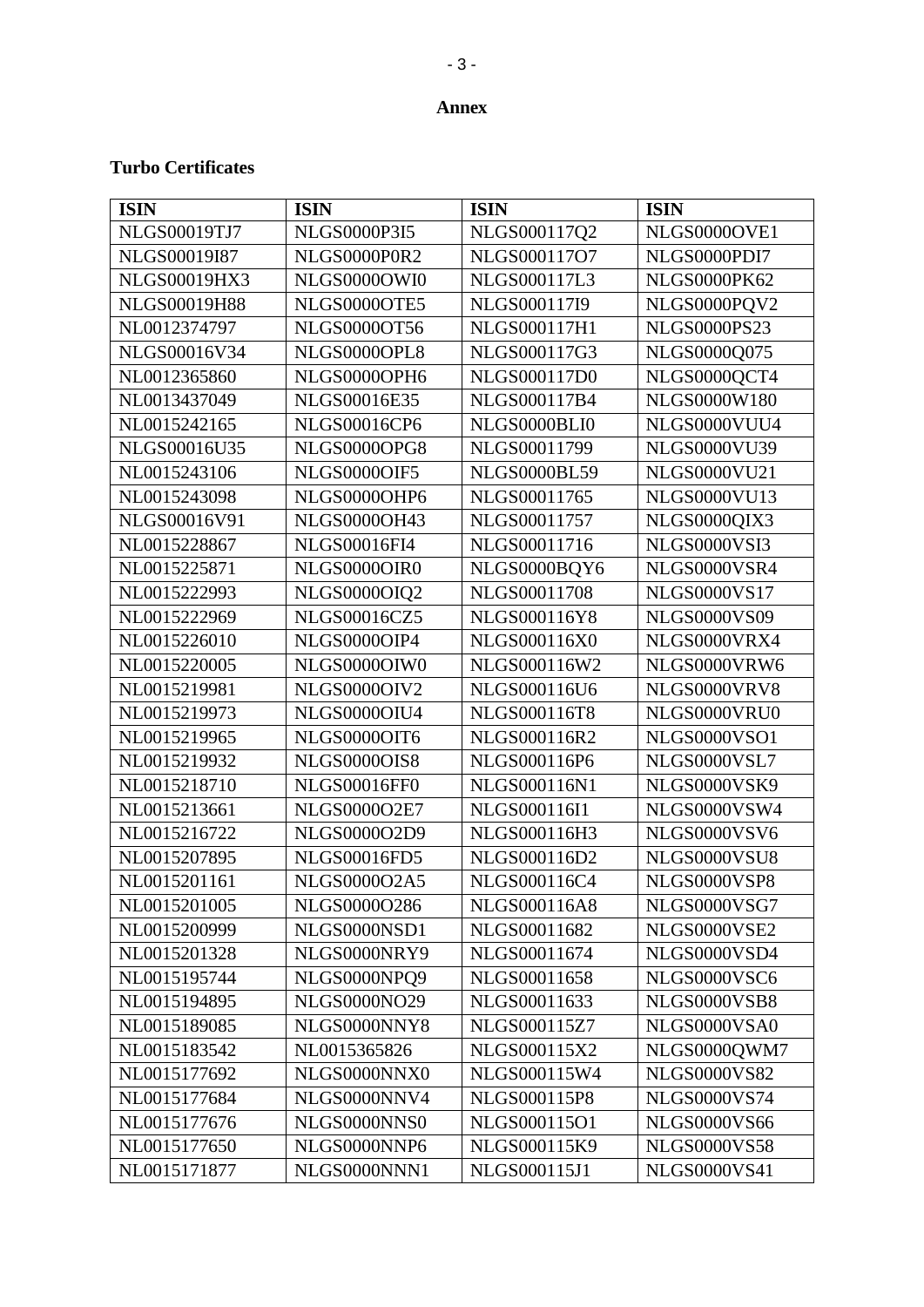| <b>ISIN</b>         | <b>ISIN</b>         | <b>ISIN</b>         | <b>ISIN</b>         |
|---------------------|---------------------|---------------------|---------------------|
| NL0015166125        | NLGS0000NEQ3        | NLGS000115I3        | <b>NLGS0000VS33</b> |
| NL0015166117        | NL0015376781        | NLGS000115G7        | <b>NLGS0000VS25</b> |
| NL0015166083        | NLGS0000NEO8        | NLGS000115F9        | <b>NLGS0000R370</b> |
| NL0015165853        | NLGS0000NFL1        | NLGS000119A2        | NLGS0000VRZ9        |
| NL0013801137        | NLGS0000NEM2        | NLGS00011997        | NLGS0000VRY2        |
| NL0015160714        | NL0015379355        | NLGS00011989        | NLGS0000VRS4        |
| NL0015149089        | NL0015384512        | NLGS00011963        | NLGS0000VRR6        |
| NL0015148701        | NLGS0000NEK6        | NLGS00011930        | NLGS0000VRQ8        |
| NL0015142662        | NLGS0000NEG4        | NLGS00011922        | NLGS0000VRP0        |
| NL0013797509        | NLGS0000N9C7        | NLGS00011914        | NLGS0000VRO3        |
| NL0015132838        | NL0015391517        | NLGS00011906        | NLGS0000VRN5        |
| NL0015124934        | NLGS0000N9B9        | NLGS000118X6        | NLGS0000R8X1        |
| <b>NLGS00017JB9</b> | NLGS0000N999        | NLGS0000C752        | NLGS0000VRM7        |
| NL0015123605        | NL0015397845        | NLGS000119X4        | NLGS0000VRL9        |
| NL0015022575        | NLGS0000N981        | NLGS000119F1        | NLGS0000VRK1        |
| NL0015021874        | NLGS0000N973        | NLGS00011C57        | NLGS0000VRJ3        |
| NL0015021866        | <b>NLGS0000N965</b> | <b>NLGS000119E4</b> | NLGS0000VRI5        |
| NL0015022658        | NLGS0000NAO6        | NLGS000119D6        | NLGS0000VRH7        |
| NL0015022633        | NLGS0000N9P9        | NLGS000119B0        | NLGS0000VRF1        |
| NL0015009879        | NLGS0000N924        | NLGS00011971        | NLGS0000VRD6        |
| NL0015010497        | NLGS0000N8Z0        | <b>NLGS000118R8</b> | NLGS0000VRC8        |
| NL0015009622        | NLGS0000N8X5        | NLGS000118P2        | NLGS0000VRB0        |
| NL0015009465        | <b>NLGS0000N8U1</b> | NLGS000118M9        | NLGS0000VRA2        |
| NL0015006479        | <b>NLGS0000N8S5</b> | <b>NLGS000118L1</b> | <b>NLGS0000VR91</b> |
| NL0015006461        | NL0015402876        | NLGS000118K3        | <b>NLGS0000VR83</b> |
| NL0015006453        | <b>NLGS0000N320</b> | NLGS000118J5        | <b>NLGS0000VR67</b> |
| NL0015006446        | <b>NLGS0000N312</b> | NLGS000118I7        | <b>NLGS0000VR59</b> |
| NL0015008418        | NLGS0000N304        | NLGS000118D8        | <b>NLGS0000VR42</b> |
| NL0015002643        | NL0015404245        | <b>NLGS000118B2</b> | <b>NLGS0000VR34</b> |
| NL0015002635        | NLGS0000N2Z3        | NLGS00011C81        | <b>NLGS0000VR26</b> |
| NL0015002627        | NLGS0000N2Y6        | <b>NLGS00011BE3</b> | NLGS0000RFK4        |
| NL0014990335        | NL0015403601        | <b>NLGS00011BD5</b> | <b>NLGS0000VR18</b> |
| NL0014993719        | NLGS0000N2X8        | <b>NLGS00011BB9</b> | NLGS0000VR00        |
| NL0014985509        | NLGS0000N2W0        | <b>NLGS00011BA1</b> | NLGS0000VQY4        |
| NL0013782774        | NL0015413709        | NLGS00011B90        | NLGS0000VQX6        |
| NL0013781917        | NL0015418005        | NLGS00011B82        | NLGS0000VQW8        |
| NL0013783111        | NLGS0000N262        | NLGS00011B74        | NLGS0000VQV0        |
| NL0014966418        | <b>NLGS0000N1G5</b> | NLGS00010Q78        | NLGS0000VQU2        |
| NL0014966954        | NL0015420415        | NLGS00010S01        | NLGS0000VQT4        |
| NL0014966079        | NLGS0000MZY4        | <b>NLGS00010RJ0</b> | <b>NLGS0000RO74</b> |
| NL0014974826        | <b>NLGS0000MV88</b> | <b>NLGS00010RA9</b> | NLGS0000VQR8        |
| NL0014967739        | NLGS0000MVG0        | <b>NLGS00010QR5</b> | NLGS0000VQQ0        |
| NL0014970659        | NLGS0000MOQ4        | NLGS00010QC7        | NLGS0000VQP2        |
| NL0013745920        | NLGS0000LRD7        | NLGS00010Q52        | NLGS0000VQO5        |
| NL0013773914        | NLGS0000LPI0        | <b>NLGS00010PX5</b> | NLGS0000VQN7        |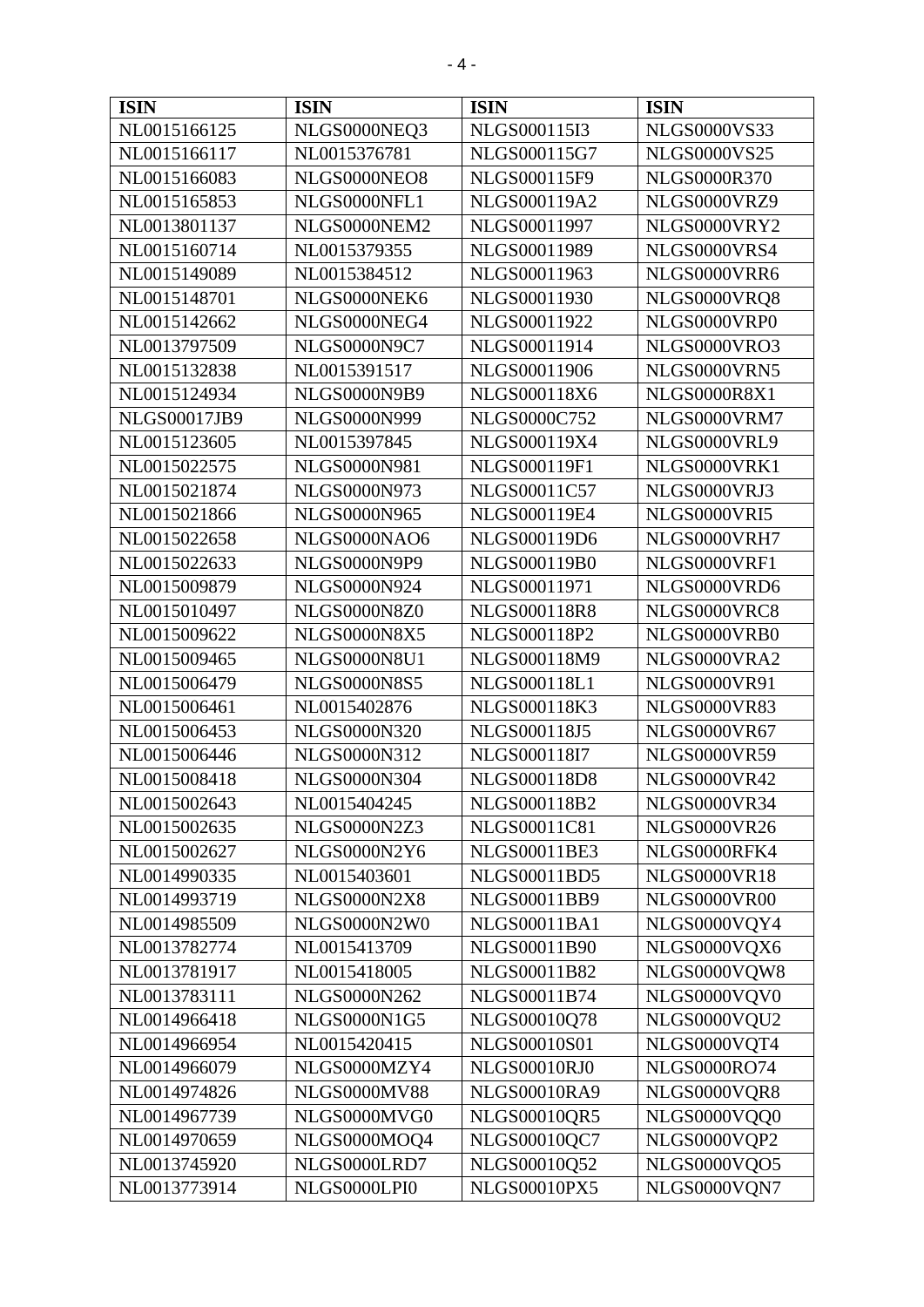| <b>ISIN</b>         | <b>ISIN</b>         | <b>ISIN</b>         | <b>ISIN</b>         |
|---------------------|---------------------|---------------------|---------------------|
| NL0014960726        | NLGS0000LVQ1        | <b>NLGS00010PM8</b> | NLGS0000VQM9        |
| NL0014960718        | NLGS0000LVP3        | NLGS0000C869        | NLGS0000VQK3        |
| NL0014962425        | NLGS0000LVO6        | <b>NLGS00010UH8</b> | NLGS0000VQJ5        |
| NL0014960668        | NLGS0000LVN8        | <b>NLGS00010UE5</b> | NLGS0000VQI7        |
| NL0014960650        | <b>NLGS0000LS84</b> | <b>NLGS00010UD7</b> | NLGS0000VQG1        |
| NL0014960643        | NLGS0000LTU7        | <b>NLGS00010VE3</b> | NLGS0000VQF3        |
| NL0014960619        | NLGS0000LGP4        | <b>NLGS00010TU3</b> | NLGS0000VQE6        |
| NL0014963035        | NLGS0000LGO7        | <b>NLGS00010TT5</b> | NLGS0000VQD8        |
| NL0014961922        | NLGS0000LF14        | <b>NLGS00010TR9</b> | NLGS0000VQB2        |
| NL0014961013        | NLGS0000LF06        | NLGS00010TH0        | NLGS0000VQA4        |
| NL0014961179        | NLGS0000LGA6        | <b>NLGS00010TF4</b> | NLGS0000VQ92        |
| NL0014960601        | <b>NLGS0000LD40</b> | <b>NLGS00010TE7</b> | <b>NLGS0000VQ68</b> |
| NL0014960593        | <b>NLGS0000LD32</b> | <b>NLGS00010TC1</b> | <b>NLGS0000VQ50</b> |
| NL0014960585        | NLGS0000KYR5        | <b>NLGS00010TA5</b> | NLGS0000VQ27        |
| NL0014950115        | NLGS0000KXU1        | NLGS00010T67        | NLGS0000VQ19        |
| NL0014950107        | NLGS0000KXT3        | <b>NLGS00010SS9</b> | NLGS0000VQ01        |
| NL0014950099        | NLGS0000KYA1        | NLGS00010W62        | NLGS0000VPZ3        |
| NL0014950081        | NLGS0000KY95        | <b>NLGS00010VP9</b> | NLGS0000VPW0        |
| NL0014949901        | <b>NLGS0000KY79</b> | <b>NLGS00010VN4</b> | NLGS0000VPV2        |
| NL0014949885        | <b>NLGS0000KW22</b> | NLGS000109E5        | NLGS0000VPU4        |
| NL0014949851        | NL0015305715        | NLGS00010999        | NLGS0000VPT6        |
| NL0014950578        | NLGS0000KXH8        | NLGS000108W9        | NLGS0000VPR0        |
| NL0014949729        | NLGS0000KZS0        | NLGS000108V1        | NLGS0000VPQ2        |
| NL0014949711        | NLGS0000KZR2        | <b>NLGS000108U3</b> | NLGS0000VPN9        |
| NL0014949703        | NLGS0000KTL8        | NLGS000108S7        | NLGS0000VPM1        |
| NL0014949679        | NLGS0000KTJ2        | NLGS000108R9        | NLGS0000VPJ7        |
| NL0014949604        | NLGS0000KCC3        | NLGS000108Q1        | NLGS0000VPH1        |
| NL0014943466        | NLGS0000KFC6        | NLGS000108P3        | NLGS0000VPG3        |
| NL0014937880        | NLGS0000KFB8        | NLGS000108O6        | NLGS0000VPC2        |
| NL0014937856        | NL0015327651        | NLGS000105S3        | NLGS0000VPA6        |
| <b>NLGS00019CT2</b> | NLGS0000JYH8        | NLGS000105Q7        | <b>NLGS0000VP93</b> |
| <b>NLGS00019DV6</b> | NLGS0000JYG0        | NLGS000105O2        | <b>NLGS0000VP77</b> |
| <b>NLGS00019EZ5</b> | NLGS0000JYF2        | NLGS000105N4        | <b>NLGS0000VP69</b> |
| NL0014939902        | NLGS0000JBQ7        | NLGS000105M6        | NLGS0000VP44        |
| <b>NLGS00019FZ2</b> | NLGS0000JBP9        | <b>NLGS000105L8</b> | <b>NLGS0000VP36</b> |
| <b>NLGS00019DD4</b> | NLGS0000JBO2        | NLGS000105K0        | <b>NLGS0000VP28</b> |
| <b>NLGS00019FY5</b> | NLGS0000JI49        | NLGS000105I4        | <b>NLGS0000VP10</b> |
| NL0014932998        | NLGS0000JDU5        | NLGS00010445        | NLGS0000VOZ6        |
| NL0014927576        | NLGS0000JAZ0        | NLGS000103X8        | NLGS0000VOW3        |
| NL0014927568        | NLGS0000JHF7        | NLGS000102Z5        | NLGS0000VOU7        |
| NL0014927550        | <b>NLGS0000JE68</b> | NLGS0000ZUD1        | NLGS0000SDC4        |
| NL0014927543        | <b>NLGS0000JE50</b> | <b>NLGS0000D602</b> | NLGS0000VOT9        |
| NL0014927451        | <b>NLGS0000JE43</b> | <b>NLGS0000ZI98</b> | NLGS0000VOS1        |
| NL0014927444        | <b>NLGS0000JF34</b> | NLGS0000D0O3        | NLGS0000VOR3        |
| NL0014927436        | NLGS0000IWM4        | <b>NLGS0000ZU92</b> | NLGS0000VOQ5        |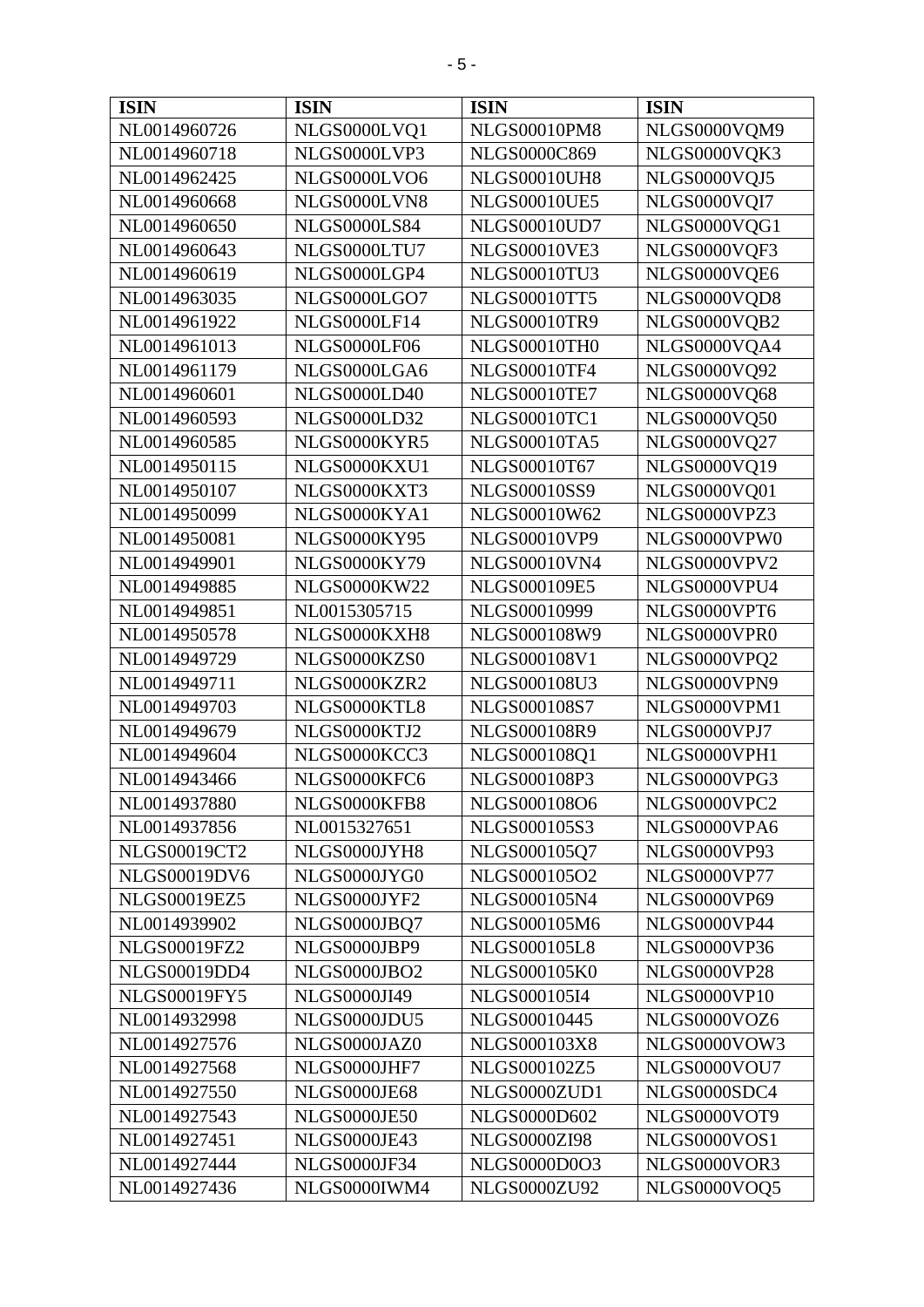| <b>ISIN</b>  | <b>ISIN</b>         | <b>ISIN</b>         | <b>ISIN</b>         |
|--------------|---------------------|---------------------|---------------------|
| NL0014927428 | <b>NLGS0000I9T8</b> | <b>NLGS0000ZU84</b> | NLGS0000SDN1        |
| NL0014927410 | NLGS0000HHN5        | <b>NLGS0000ZU76</b> | NLGS0000VOP7        |
| NL0014927394 | NLGS0000HOI1        | <b>NLGS0000ZU68</b> | NLGS0000VOO0        |
| NL0014927386 | NLGS0000HOH3        | <b>NLGS0000ZU43</b> | NLGS0000VON2        |
| NL0014927378 | NLGS0000HPT5        | <b>NLGS0000ZU27</b> | NLGS0000VOM4        |
| NLGS0001A382 | NLGS0000HPS7        | <b>NLGS0000ZU19</b> | NLGS0000VOL6        |
| NL0014927352 | NLGS0000HK88        | <b>NLGS0000ZE84</b> | NLGS0000VOH4        |
| NL0014927345 | NLGS0000HMU0        | NLGS0000ZDK2        | NLGS0000VOF8        |
| NL0014927188 | NLGS0000HJX0        | NLGS0000ZDI6        | <b>NLGS0000VO45</b> |
| NL0014926990 | NLGS0000HMM7        | NLGS0000ZDH8        | NLGS0000VNS3        |
| NLGS0001AAD4 | NLGS0000HMC8        | NLGS0000ZCR9        | NLGS0000VNF0        |
| NL0014882375 | NLGS0000HLZ1        | NLGS0000ZCQ1        | NLGS0000VNE3        |
| NLGS0001AAX2 | <b>NLGS0000H785</b> | NLGS0000ZCN8        | <b>NLGS0000VN79</b> |
| NL0014881245 | <b>NLGS0000H777</b> | NLGS0000ZFO9        | NLGS0000VN04        |
| NL0014881211 | <b>NLGS0000H728</b> | <b>NLGS0000ZD44</b> | NLGS0000VMY3        |
| NL0014881195 | <b>NLGS0000H4S2</b> | <b>NLGS0000ZD36</b> | NLGS0000VMP1        |
| NL0014881179 | NLGS0000H4R4        | <b>NLGS0000ZD02</b> | NLGS0000VMN6        |
| NL0014881161 | NLGS0000H4Q6        | NLGS0000ZCZ2        | NLGS0000VMJ4        |
| NL0014878134 | NLGS0000H4P8        | NLGS0000ZCM0        | <b>NLGS0000VM47</b> |
| NL0014878068 | NLGS0000H363        | <b>NLGS0000D5C7</b> | <b>NLGS0000V9L8</b> |
| NL0014869794 | NLGS0000H199        | NLGS0000ZCL2        | <b>NLGS0000V8Y3</b> |
| NL0014870545 | NLGS0000H0A8        | NLGS0000ZCJ6        | NLGS0000VBE8        |
| NL0014869695 | NLGS0000GQ34        | NLGS0000ZCG2        | NLGS0000VBB4        |
| NL0014869570 | NLGS0000GQ26        | NLGS0000ZCF4        | <b>NLGS0000VB73</b> |
| NL0014869547 | <b>NLGS0000GR58</b> | NLGS0000ZCB3        | NLGS0000VAV4        |
| NL0014867897 | NLGS0000GLK5        | <b>NLGS0000D5Z8</b> | NLGS0000VAU6        |
| NL0014867871 | NLGS0000GNV8        | NLGS0000ZCA5        | NLGS0000VAS0        |
| NL0014866303 | NLGS0000GNU0        | <b>NLGS0000ZC78</b> | NLGS0000VAP6        |
| NL0014866295 | NLGS0000GNT2        | <b>NLGS0000ZC37</b> | NLGS0000VAO9        |
| NL0014866766 | NLGS0000GNL9        | <b>NLGS0000ZC29</b> | NLGS0000VAL5        |
| NL0014867400 | NLGS0000GNK1        | <b>NLGS0000ZC11</b> | NLGS0000VAH3        |
| NL0014868119 | NLGS0000GNJ3        | NLGS0000ZBX9        | <b>NLGS0000V7Z2</b> |
| NL0014867178 | NLGS0000GNI5        | NLGS0000ZBV3        | <b>NLGS0000V7Y5</b> |
| NL0014867160 | NLGS0000GK97        | NLGS0000ZBU5        | <b>NLGS0000V7X7</b> |
| NL0014866113 | <b>NLGS0000G5P6</b> | NLGS0000ZBS9        | NLGS0000V7W9        |
| NL0014867574 | <b>NLGS0000G7E6</b> | NLGS0000ZBR1        | <b>NLGS0000V7V1</b> |
| NL0014775777 | NLGS0000G8O3        | NLGS0000ZBP5        | <b>NLGS0000V7U3</b> |
| NL0014775751 | <b>NLGS0000G8N5</b> | NLGS0000ZBD1        | <b>NLGS0000V7T5</b> |
| NL0014775736 | NLGS0000GAM4        | NLGS0000D156        | <b>NLGS0000V5I2</b> |
| NL0014774341 | NL0015601139        | NLGS0000D3M1        | <b>NLGS0000V5H4</b> |
| NL0014776049 | NLGS0000GCX7        | NLGS0000D2G5        | NLGS0000V5G6        |
| NL0014776023 | NLGS0000GCW9        | NLGS0000D6L6        | <b>NLGS0000V6C3</b> |
| NLGS0001B810 | NLGS0000GCV1        | NLGS0000Z9T7        | NLGS0000UTM5        |
| NL0014763799 | NLGS0000GCT5        | NLGS0000DGR7        | NLGS0000UTL7        |
| NL0013716582 | NLGS0000GCS7        | NLGS0000DJA7        | NLGS0000UTK9        |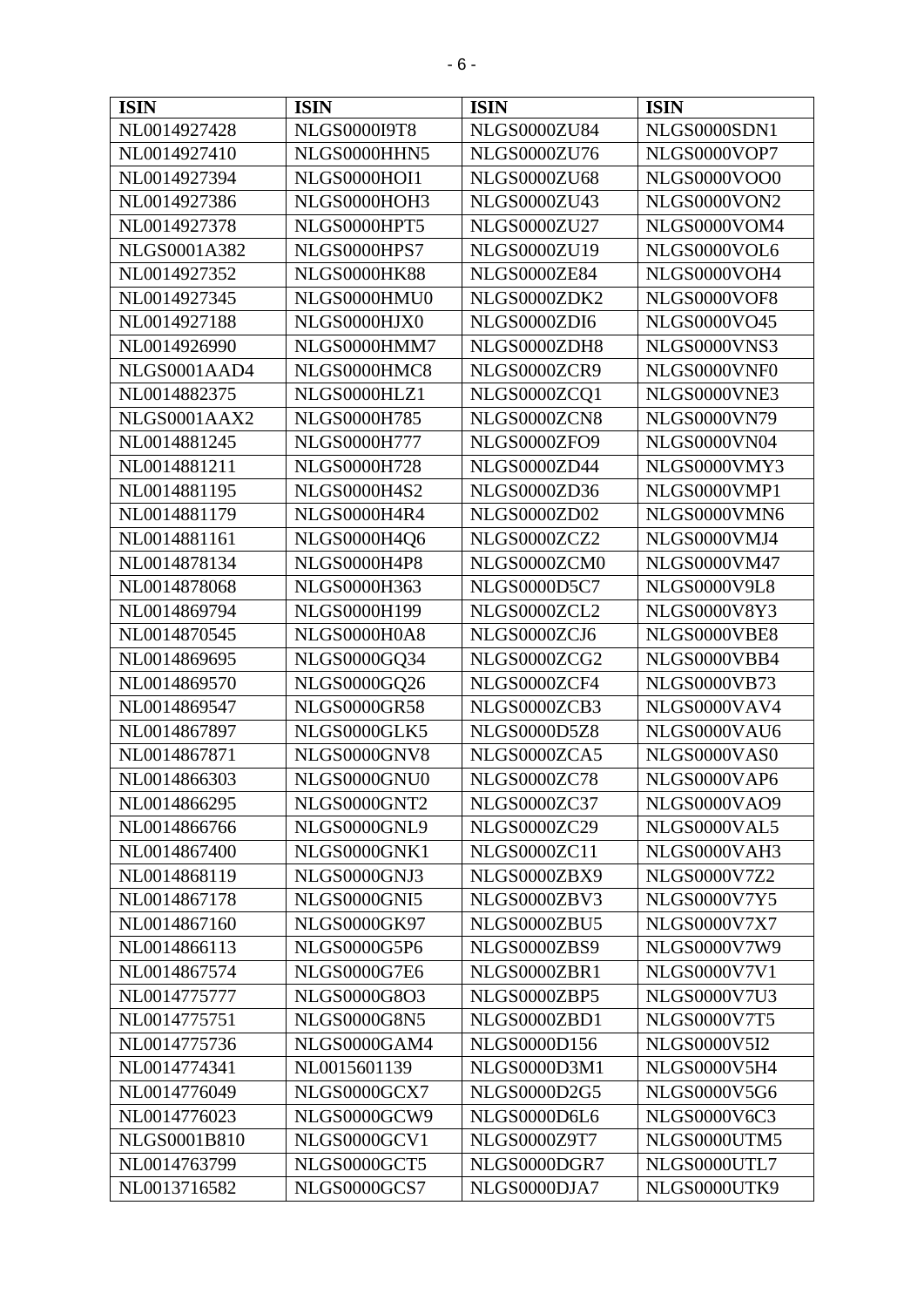| <b>ISIN</b>         | <b>ISIN</b>         | <b>ISIN</b>         | <b>ISIN</b>         |
|---------------------|---------------------|---------------------|---------------------|
| <b>NLGS0001BA02</b> | NLGS0000GCR9        | NLGS0000DMO2        | NLGS0000UTJ1        |
| NL0014739930        | NLGS0000GCQ1        | <b>NLGS0000DM98</b> | NLGS0000UTI3        |
| NL0014740821        | NLGS0000GCP3        | NLGS0000ZCU3        | NLGS0000UTH5        |
| NL0014739385        | NLGS00000594        | NLGS0000ZCT5        | NLGS0000UTG7        |
| NL0014739369        | NLGS0000G4K0        | NLGS0000ZBK6        | NLGS0000UTF9        |
| NL0013709926        | NLGS0000G4F0        | NLGS0000DJ51        | NLGS0000USS4        |
| NL0013710692        | NLGS0000FTB9        | NLGS0000DON0        | NLGS0000STJ5        |
| NL0013710478        | NLGS0000FTA1        | <b>NLGS0000DJ69</b> | NLGS0000UQA6        |
| NL0013707474        | <b>NLGS00000ZR7</b> | NLGS0000E0E3        | <b>NLGS0000UQ28</b> |
| NL0014731044        | <b>NLGS0000FW03</b> | NLGS0000EKT3        | NLGS0000UQZ3        |
| NL0014726796        | NLGS0000FTJ2        | NLGS0000EKU1        | <b>NLGS0000UW46</b> |
| NL0014714057        | NLGS0000FTI4        | <b>NLGS0000ZF18</b> | <b>NLGS0000SW57</b> |
| NL0014713729        | NLGS0000FTH6        | NLGS0000ZEZ8        | NLGS0000UW04        |
| NL0014713679        | NLGS00001527        | NLGS0000ZEY1        | NLGS0000UVZ3        |
| NL0014712218        | <b>NLGS0000FR83</b> | NLGS0000ZEX3        | NLGS0000UUA8        |
| NL0014712119        | <b>NLGS0000FR67</b> | NLGS0000ZEV7        | <b>NLGS0000UU97</b> |
| NL0014712101        | <b>NLGS0000FR59</b> | NLGS0000ZEU9        | <b>NLGS0000UU89</b> |
| NL0014712093        | <b>NLGS00001E81</b> | NLGS0000ZET1        | <b>NLGS0000UU71</b> |
| NL0014712085        | NLGS0000FAW5        | NLGS0000ZBE9        | <b>NLGS0000UU63</b> |
| NL0014712077        | <b>NLGS0000FC56</b> | NLGS0000ZB61        | <b>NLGS0000UU55</b> |
| NL0014712069        | <b>NLGS0000FC49</b> | <b>NLGS0000ZB53</b> | <b>NLGS0000UU48</b> |
| NL0014712051        | NLGS0000FG94        | <b>NLGS0000F1Z5</b> | <b>NLGS0000UU30</b> |
| NL0014712044        | NLGS0000EXD0        | NLGS0000EWQ4        | <b>NLGS0000UU22</b> |
| NL0014712036        | NLGS0000EXC2        | NLGS0000EXY6        | <b>NLGS0000UU14</b> |
| <b>NLGS0000U4I6</b> | NLGS0000EXB4        | NLGS0000EWU6        | <b>NLGS0000UU06</b> |
| NL0014712002        | NLGS0000EXA6        | <b>NLGS0000F144</b> | NLGS0000UTZ7        |
| <b>NLGS0000UH60</b> | <b>NLGS0000EX86</b> | <b>NLGS0000EV21</b> | NLGS0000UTY0        |
| NL0014711848        | <b>NLGS0000EX78</b> | NLGS0000EXU4        | NLGS0000USC8        |
| NL0014711780        | <b>NLGS0000EY44</b> | NLGS0000EXX8        | NLGS0000UUN1        |
| NL0014711772        | NLGS0000EXW0        | NLGS0000EXV2        | NLGS0000SWN1        |
| NL0014711731        | <b>NLGS0000F219</b> | <b>NLGS0000FR75</b> | NLGS0000UUM3        |
| <b>NLGS0000UE63</b> | <b>NLGS0000F201</b> | <b>NLGS0000FQ68</b> | NLGS0000UUL5        |
| <b>NLGS0000UE89</b> | NLGS0000F1Y8        | NLGS0000G7O5        | <b>NLGS0000UE55</b> |
| <b>NLGS0000UH45</b> | NLGS0000F1X0        | NLGS0000G7I7        | <b>NLGS0000UH86</b> |
| <b>NLGS0000UH29</b> | <b>NLGS0000F1W2</b> | NLGS0000GCU3        | <b>NLGS0000UH78</b> |
| <b>NLGS0000UH37</b> | <b>NLGS0000F136</b> | <b>NLGS0000G7H9</b> | <b>NLGS0000UA34</b> |
| <b>NLGS0000UH52</b> | <b>NLGS0000F110</b> | NLGS0000GAN2        | <b>NLGS0000SX07</b> |
| NLGS0000USK1        | <b>NLGS0000F102</b> | <b>NLGS0000GB64</b> | <b>NLGS0000UF47</b> |
| NL0013631187        | NLGS0000ECF9        | <b>NLGS0000G7R8</b> | <b>NLGS0000UF39</b> |
| NL0013617301        | NLGS000024B2        | <b>NLGS0000G7P2</b> | NLGS0000T6L8        |
| NL0014705998        | NLGS000024A4        | NLGS0000GNM7        | <b>NLGS0000UF13</b> |
| NL0014705865        | <b>NLGS000022Z5</b> | NLGS0000GKV4        | NLGS0000T6N4        |
| NL0014705857        | NLGS0000EFB1        | NLGS0000GMR8        | NLGS0000UF05        |
| NL0014707077        | NLGS0000EFA3        | <b>NLGS0000Z0X8</b> | NLGS0000UEZ9        |
| NLGS0000UVE8        | <b>NLGS0000EF96</b> | NLGS0000Z0R0        | NLGS0000UEY2        |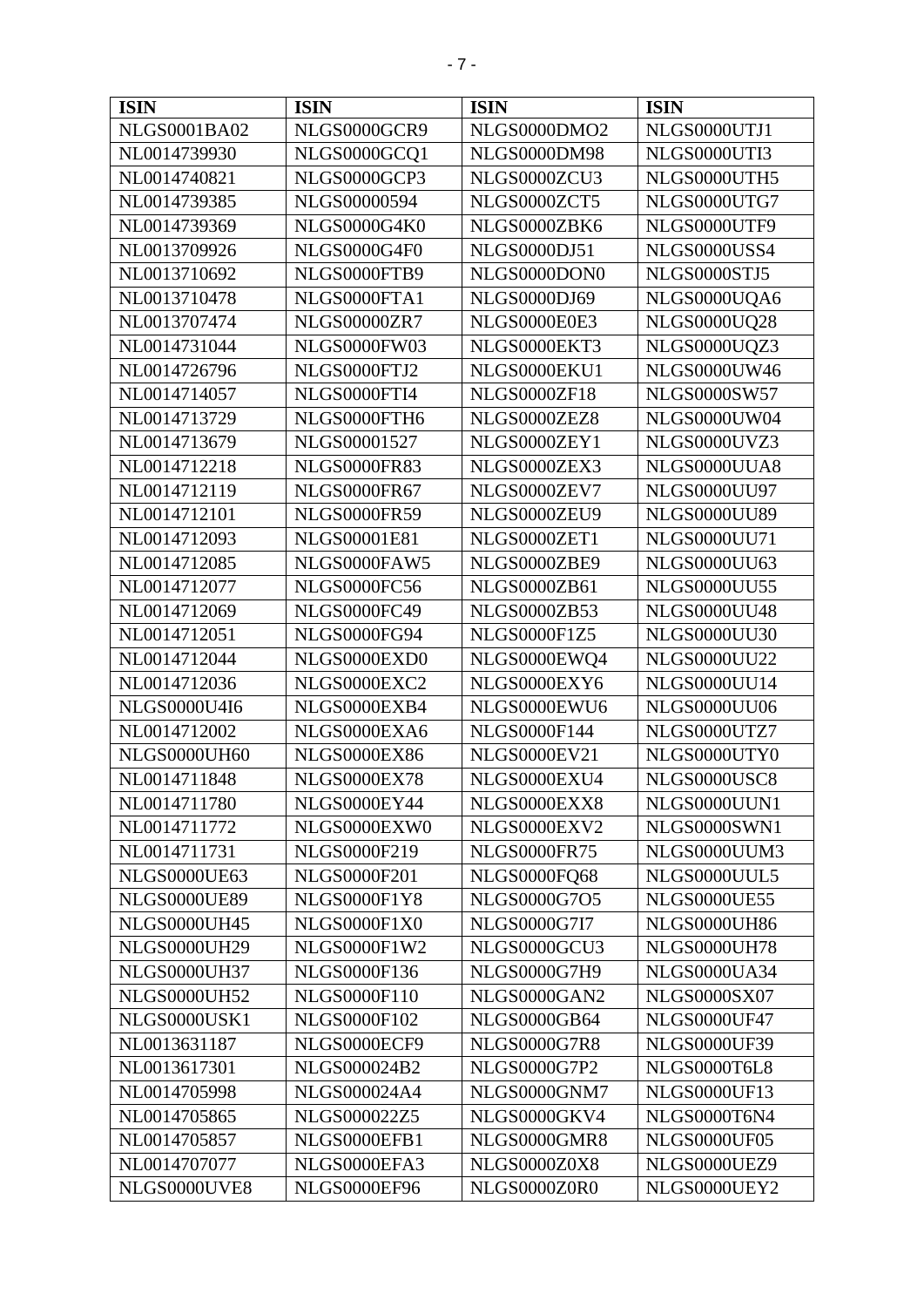| <b>ISIN</b>         | <b>ISIN</b>         | <b>ISIN</b>         | <b>ISIN</b>         |
|---------------------|---------------------|---------------------|---------------------|
| NLGS0000USR6        | <b>NLGS0000EF88</b> | NLGS0000Z0P4        | NLGS0000UEW6        |
| NL0014695975        | <b>NLGS0000EF70</b> | <b>NLGS0000Z0J7</b> | NLGS0000UEU0        |
| NL0014695967        | <b>NLGS0000EF13</b> | NLGS0000Z0I9        | NLGS0000UCF5        |
| NLGS0000UUO9        | NLGS0000EET6        | NLGS0000Z0G3        | NLGS0000UBH3        |
| NL0014695959        | NLGS0000EFY3        | <b>NLGS0000Z0F5</b> | NLGS0000UIA3        |
| <b>NLGS0000UR92</b> | NLGS0000E4T3        | NLGS0000Z084        | <b>NLGS0000UI93</b> |
| NL0014698045        | <b>NLGS0000E4S5</b> | <b>NLGS0000Z050</b> | <b>NLGS0000UI85</b> |
| NLGS0000UVH1        | NLGS0000E4R7        | NLGS0000Z043        | NLGS0000TCY8        |
| NL0014698193        | <b>NLGS0000E2E9</b> | <b>NLGS0000Z035</b> | <b>NLGS0000UI77</b> |
| NL0014698177        | <b>NLGS0000DX12</b> | NLGS0000YLO0        | <b>NLGS0000UI69</b> |
| NL0014692253        | NLGS000031W3        | NLGS0000YM44        | <b>NLGS0000UI51</b> |
| NL0014684938        | <b>NLGS0000E055</b> | NLGS0000YM36        | NLGS0000T8Y7        |
| NL0014680340        | <b>NLGS0000E444</b> | <b>NLGS0000YM28</b> | NLGS0000TCU6        |
| NL0014678765        | NLGS0000DOE9        | <b>NLGS0000YW26</b> | <b>NLGS0000UI44</b> |
| NL0014678757        | NLGS0000DOD1        | NLGS0000YUU8        | NLGS0000TCT8        |
| NL0014678476        | NLGS0000DOC3        | NLGS0000YU44        | NLGS0000TOH8        |
| NL0014678468        | NLGS0000DOA7        | NLGS0000YLL6        | NLGS0000TQU6        |
| NL0014678450        | NLGS0000DO96        | NLGS0000YLK8        | NLGS0000UBR2        |
| NL0014678443        | <b>NLGS0000DO88</b> | NLGS0000YLJ0        | NLGS0000UAL7        |
| NL0014678435        | <b>NLGS0000DO54</b> | NLGS0000YLI2        | NLGS0000UAH5        |
| NL0014678427        | NLGS0000DMQ7        | NLGS0000YLH4        | NLGS0000TOV9        |
| NL0014678419        | NLGS00003AW4        | NLGS0000YLG6        | NLGS0000TOJ4        |
| NL0014678401        | NLGS0000DMJ2        | NLGS0000YV84        | NLGS0000UAA0        |
| NL0014678393        | NLGS0000DJB5        | NLGS0000YWS8        | NLGS0000TPR4        |
| NL0014678385        | <b>NLGS00003AX2</b> | NLGS0000YWN9        | NLGS0000TQ13        |
| NL0014678377        | NLGS0000DJ93        | NLGS0000YWD0        | <b>NLGS0000UA83</b> |
| NL0014678369        | NLGS0000DFQ1        | NLGS0000YWC2        | <b>NLGS0000UA75</b> |
| NL0014678351        | NLGS0000DFN8        | NLGS0000YVS0        | NLGS0000UA67        |
| NL0014678237        | <b>NLGS0000D4Z1</b> | NLGS0000YV92        | NLGS0000UGA7        |
| NL0014678229        | NLGS0000CZ03        | NLGS0000YUO1        | <b>NLGS0000UG95</b> |
| NL0014678211        | NLGS0000CYZ5        | NLGS0000YUN3        | <b>NLGS0000UG79</b> |
| NL0014678203        | NLGS0000CYY8        | NLGS0000YUK9        | <b>NLGS0000UG61</b> |
| NL0014678047        | NLGS0000CYX0        | NLGS0000YUI3        | <b>NLGS0000UG53</b> |
| NL0014677981        | NLGS0000CYW2        | NLGS0000YZF8        | <b>NLGS0000UG46</b> |
| NL0014677924        | <b>NLGS00004AP6</b> | NLGS0000YZA9        | NLGS0000UHP3        |
| NL0014677791        | NLGS0000CYL5        | <b>NLGS0000YZ72</b> | NLGS0000UHJ6        |
| NL0014677775        | NLGS0000CYK7        | NLGS0000YZ64        | NLGS0000UHH0        |
| NLGS0000VB08        | NLGS0000CYJ9        | <b>NLGS0000HK70</b> | NLGS0000UAF9        |
| NL0014677759        | NLGS0000CYI1        | <b>NLGS0000YZ56</b> | NLGS0000UCA6        |
| NL0014677726        | NLGS0000CYH3        | <b>NLGS0000YZ31</b> | NLGS0000UG04        |
| NL0014677718        | NLGS0000CYG5        | NLGS0000YZ23        | NLGS0000UFX1        |
| NL0014677676        | NLGS0000D2Q4        | <b>NLGS0000YZ15</b> | NLGS0000UAM5        |
| NL0014677643        | NLGS0000D396        | NLGS0000YZ07        | <b>NLGS0000U259</b> |
| <b>NLGS0000VB32</b> | NLGS0000D2V4        | NLGS0000YYZ9        | NLGS0000U1J0        |
| NL0014553158        | NLGS0000D5A1        | NLGS0000YYY2        | <b>NLGS0000U1I2</b> |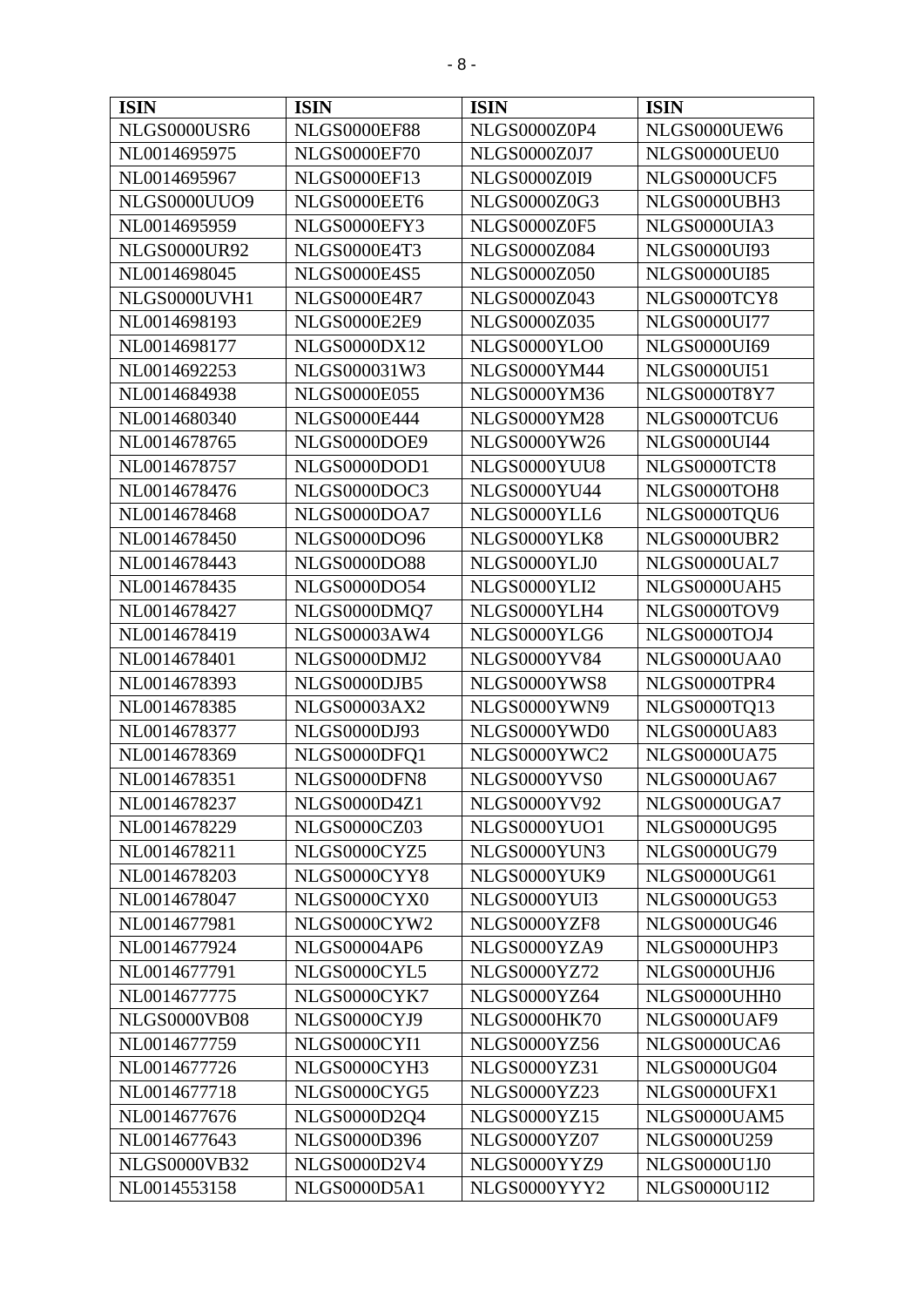| <b>ISIN</b>         | <b>ISIN</b>         | <b>ISIN</b>         | <b>ISIN</b>         |
|---------------------|---------------------|---------------------|---------------------|
| NL0014553141        | NLGS0000D594        | NLGS0000YYW6        | <b>NLGS0000U1R3</b> |
| NL0014553133        | <b>NLGS0000D586</b> | NLGS0000YYV8        | <b>NLGS0000U1P7</b> |
| NL0014553018        | NLGS0000CYC4        | NLGS0000YYT2        | NLGS0000U457        |
| NL0014553000        | NLGS0000CYB6        | NLGS0000YYS4        | <b>NLGS0000U440</b> |
| NL0014552994        | NLGS0000CYA8        | NLGS0000HK96        | <b>NLGS0000U432</b> |
| NL0014552978        | NLGS0000CY87        | NLGS0000YYR6        | NL0015345604        |
| NL0014552911        | <b>NLGS0000CY79</b> | NLGS0000YYQ8        | <b>NLGS0000U424</b> |
| NL0014552903        | NLGS0000D4E6        | NLGS0000YYP0        | NLGS0000U416        |
| NL0014552770        | <b>NLGS0000D4D8</b> | NLGS0000YYN5        | <b>NLGS0000U408</b> |
| NL0014552671        | NLGS0000D5Y1        | NLGS0000HJT8        | <b>NLGS0000U3Z2</b> |
| NL0014547259        | NLGS0000D5W5        | NLGS0000YYL9        | NLGS0000U3Y5        |
| <b>NLGS0000VS90</b> | <b>NLGS0000D5T1</b> | NLGS0000YYK1        | <b>NLGS0000U4P1</b> |
| NL0014547242        | NLGS0000D0T2        | NLGS0000YYJ3        | NLGS0000U4N6        |
| NL0014547226        | <b>NLGS000052L2</b> | NLGS0000YYI5        | <b>NLGS0000U4M8</b> |
| NL0014547192        | <b>NLGS0000CX70</b> | <b>NLGS0000I8A0</b> | NLGS0000U4L0        |
| NLGS0000VSQ6        | <b>NLGS0000C6S2</b> | NLGS0000YL86        | NL0013839939        |
| NL0014547184        | NLGS0000C6R4        | NLGS0000YL78        | <b>NLGS0000U1Z6</b> |
| NL0014545600        | NLGS0000C6Q6        | <b>NLGS0000YL52</b> | NLGS0001BW63        |
| NL0014545592        | <b>NLGS0000C6O1</b> | NLGS0000YL45        | <b>NLGS0001BW55</b> |
| NLGS0000VSH5        | NLGS0000C6N3        | <b>NLGS0000YL29</b> | NLGS0001BVS6        |
| NLGS0000VST0        | NLGS0000C6M5        | NLGS0000YL03        | NLGS0001BGK4        |
| <b>NLGS0000VP85</b> | <b>NLGS0000C844</b> | NLGS0000YKY1        | <b>NLGS0001BG22</b> |
| NL0014545394        | <b>NLGS0000C7Y8</b> | NLGS0000YKW5        | <b>NLGS0001B8X8</b> |
| NLGS0000VSN3        | NLGS0000C6L7        | NLGS0000YKU9        | <b>NLGS0001B8W0</b> |
| NL0014545386        | NLGS0000CAB6        | NLGS0000YKR5        | <b>NLGS0001B8V2</b> |
| NL0014545378        | NLGS0000C6C6        | NLGS0000YKQ7        | <b>NLGS0001B000</b> |
| NL0014545360        | <b>NLGS0000C612</b> | NLGS0000YKO2        | NLGS0001AYT0        |
| NLGS0000VZL2        | NLGS0000BVE8        | NLGS0000YKN4        | NLGS0001AYS2        |
| NLGS0000WKH0        | NLGS0000BVA6        | NLGS0000YKL8        | NLGS0001AYR4        |
| NL0014545162        | <b>NLGS0000BV99</b> | NLGS0000YKK0        | NLGS0001AYQ6        |
| NLGS0000WMQ7        | <b>NLGS0000BV81</b> | NLGS0000YBN3        | <b>NLGS0001AZ79</b> |
| NL0014539108        | <b>NLGS0000BO72</b> | NLGS0000YBI3        | <b>NLGS0001AZ61</b> |
| NL0014538944        | NLGS0000BSX4        | NLGS0000YBH5        | NLGS0001AYK9        |
| NL0014538332        | NLGS0000BM90        | NLGS0000YBF9        | NLGS0001B034        |
| NL0014538324        | <b>NLGS0000BM82</b> | NLGS0000YBE2        | NLGS0001ALG4        |
| NL0014538316        | <b>NLGS0000BM74</b> | NLGS0000YBD4        | NL0013854565        |
| NL0014538092        | NLGS00006X59        | NLGS0000YBC6        | NLGS0001ALS9        |
| NL0014538084        | <b>NLGS0000BM66</b> | NLGS0000YBB8        | <b>NLGS0001AJO2</b> |
| NL0014538076        | <b>NLGS0000BM58</b> | NLGS0000YBA0        | NLGS0001AJF0        |
| NLGS0000WMU9        | NLGS0000BLL4        | NLGS0000YB96        | NLGS0001AJD5        |
| NL0014538068        | NLGS0000BLK6        | NLGS0000YB88        | NLGS0001AJC7        |
| NL0014538050        | NLGS0000BLB5        | NLGS0000YB70        | NLGS0001AIQ9        |
| NL0014538043        | NLGS0000BKZ6        | <b>NLGS0000YB62</b> | NLGS0001AIG0        |
| NL0014538027        | NLGS0000BKR3        | NLGS0000YB54        | NLGS0001AIB1        |
| NL0014538019        | NLGS0000BKK8        | <b>NLGS0000YB47</b> | NLGS0001AHY5        |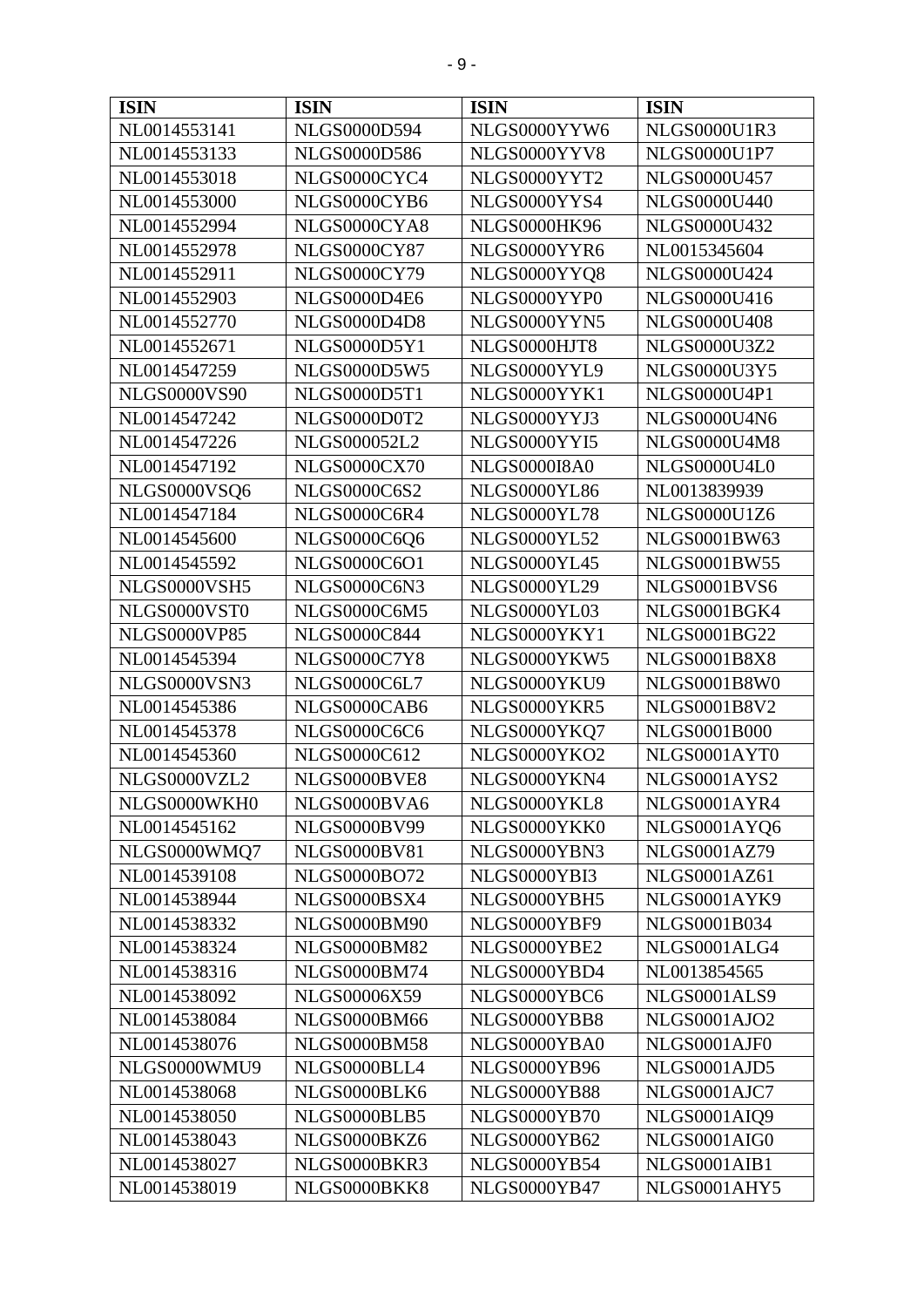| <b>ISIN</b>         | <b>ISIN</b>         | <b>ISIN</b>         | <b>ISIN</b>         |
|---------------------|---------------------|---------------------|---------------------|
| NLGS0000X055        | NLGS0000BC43        | NLGS0000YB39        | NLGS0001AHV1        |
| NL0014537888        | NLGS0000BBX0        | NLGS0000YB21        | NLGS0001AHU3        |
| NL0014537870        | NLGS0000BBW2        | NLGS0000YB13        | NLGS0001AHO6        |
| NL0014537805        | NLGS0000BIU1        | NLGS0000YB05        | NLGS0001AHE7        |
| NL0014537730        | NLGS0000BIQ9        | NLGS0000IWZ6        | NLGS0001ALM2        |
| NL0014533291        | NLGS0000BIP1        | NLGS0000YAZ9        | NLGS0001ALJ8        |
| NL0014533283        | NLGS0000BIN6        | NLGS0000YAY2        | <b>NLGS0001AC27</b> |
| NL0014532954        | NLGS0000BIM8        | NLGS0000YAX4        | NLGS0001AAC6        |
| NL0014532947        | <b>NLGS00007EB1</b> | NLGS0000YAW6        | NLGS0001AAQ6        |
| NL0014532921        | NLGS0000BHE7        | NLGS0000YAV8        | <b>NLGS0001AA29</b> |
| NL0014532913        | <b>NLGS0000BH89</b> | <b>NLGS0000JF26</b> | NLGS0001ADI7        |
| NL0014532905        | NLGS0000BBU6        | NLGS0000JHC4        | <b>NLGS0001A3E0</b> |
| NL0014532897        | NLGS00007DQ1        | <b>NLGS0000JH24</b> | NLGS0001A374        |
| NL0014532889        | NLGS0000BBH3        | NLGS0000YAU0        | <b>NLGS0001A2X2</b> |
| NL0014532871        | <b>NLGS0000BG07</b> | <b>NLGS0000JE84</b> | <b>NLGS0001A2N3</b> |
| NL0014532863        | NLGS0000AVY8        | NLGS0000YAT2        | <b>NLGS0001A2L7</b> |
| NL0014532855        | NLGS0000AVX0        | NLGS0000YAS4        | NL0013858863        |
| NL0014532632        | <b>NLGS00007PH4</b> | NLGS0000JHG5        | <b>NLGS0001A2J1</b> |
| NL0014532335        | NLGS0000AVW2        | NLGS0000YAR6        | <b>NLGS0001A2H5</b> |
| NL0014532327        | NLGS00007QP5        | NLGS0000YAQ8        | NLGS0001A2G7        |
| NL0014532301        | NLGS00007QQ3        | NLGS0000YAP0        | <b>NLGS0001A2B8</b> |
| NL0014532251        | NLGS0000AVT8        | NLGS0000YAO3        | NLGS0001A3O9        |
| NL0014523474        | NLGS0000AVS0        | <b>NLGS0000JT12</b> | NL0013859341        |
| NL0014523466        | NLGS0000AVR2        | NLGS0000YAN5        | <b>NLGS00019ZX5</b> |
| NL0014525016        | NLGS0000AVQ4        | NLGS0000YAM7        | NL0013863202        |
| NL0014522740        | NLGS0000AVP6        | NLGS0000YAL9        | <b>NLGS00019ZL0</b> |
| NL0014429086        | <b>NLGS0000B3D2</b> | NLGS0000YAK1        | <b>NLGS00019L66</b> |
| NL0014426116        | NLGS0000B1M7        | NLGS0000YAJ3        | <b>NLGS00019NB7</b> |
| NL0014426736        | <b>NLGS000086P1</b> | NLGS0000YAI5        | <b>NLGS00019NA9</b> |
| NL0014427122        | NLGS0000AVL5        | NLGS0000YAH7        | NLGS00019N98        |
| NL0014426314        | NLGS0000AVK7        | NLGS0000YAG9        | NLGS00019N80        |
| <b>NLGS0000Y244</b> | NLGS0000AVC4        | NLGS0000YAF1        | NLGS00019N72        |
| <b>NLGS0000Y1H0</b> | NLGS000081K3        | NLGS0000YAE4        | NLGS00019N64        |
| NL0014222598        | <b>NLGS0000AV17</b> | NLGS0000YAD6        | NLGS00019N56        |
| <b>NLGS0000Y1R9</b> | NLGS0000AIC1        | NLGS0000YAC8        | NLGS00019N49        |
| NLGS0000Y1M0        | <b>NLGS0000AE59</b> | NLGS0000YAB0        | <b>NLGS00019FW9</b> |
| NL0014217952        | <b>NLGS0000AE34</b> | NLGS0000YAA2        | NLGS00019F56        |
| NL0013836661        | <b>NLGS0000AE26</b> | <b>NLGS0000YA97</b> | NLGS00019F23        |
| NL0015346859        | <b>NLGS0000AE18</b> | <b>NLGS0000YA89</b> | NLGS00019F07        |
| NL0015346842        | NLGS0000AMA7        | <b>NLGS0000YA71</b> | <b>NLGS00019EY8</b> |
| NLGS0000Y1Q1        | <b>NLGS0000AM34</b> | NLGS0000YA63        | <b>NLGS00019EW2</b> |
| <b>NLGS0000TP97</b> | NLGS0000AGH4        | <b>NLGS0000YA55</b> | <b>NLGS00019EV4</b> |
| <b>NLGS0000TO72</b> | NLGS0000AGG6        | NLGS0000YA48        | <b>NLGS00019ES0</b> |
| <b>NLGS0000TO64</b> | NLGS0000AKM6        | NLGS0000YA30        | <b>NLGS00019EM3</b> |
| NLGS0000Y376        | NLGS0000AJX5        | <b>NLGS0000YA22</b> | NLGS00019DZ7        |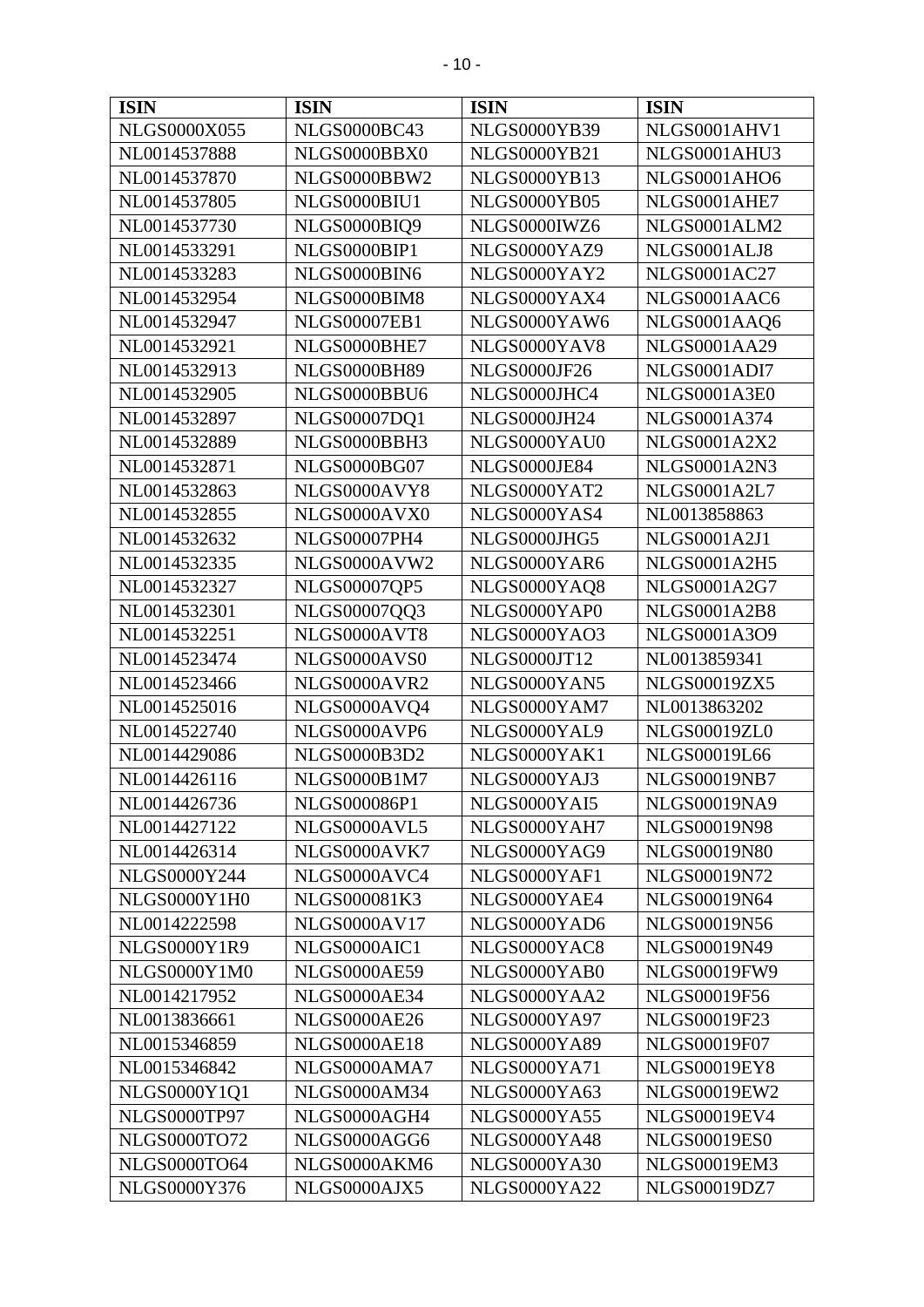| <b>ISIN</b>         | <b>ISIN</b>         | <b>ISIN</b>         | <b>ISIN</b>         |
|---------------------|---------------------|---------------------|---------------------|
| NLGS0000TQK7        | <b>NLGS0000AF25</b> | NLGS0000YA14        | NLGS00019G22        |
| NLGS0000TQ47        | NLGS0000AFW5        | NLGS0000YA06        | NLGS00019G14        |
| NLGS0000TQ39        | NLGS0000AJU1        | NLGS0000Y9X0        | NLGS00019G06        |
| NLGS0000YBG7        | NLGS0000ADZ3        | NLGS0000KOJ3        | <b>NLGS00019FF4</b> |
| NLGS0000TQ05        | NLGS0000ADX8        | <b>NLGS0000Y9W2</b> | <b>NLGS00019FC1</b> |
| NLGS0000TP14        | NLGS0000ADQ2        | NLGS0000Y9V4        | <b>NLGS00019FA5</b> |
| NLGS0000TP06        | NLGS0000ADN9        | NLGS0000Y9U6        | <b>NLGS00019F80</b> |
| NLGS0000TOZ0        | NLGS00008JQ6        | <b>NLGS0000Y9T8</b> | <b>NLGS00019EB6</b> |
| NLGS0000TOC9        | <b>NLGS0000A5H9</b> | <b>NLGS0000Y9S0</b> | NLGS000195L9        |
| <b>NLGS0000TO80</b> | <b>NLGS0000A5D8</b> | <b>NLGS0000Y9R2</b> | NLGS000195J3        |
| NLGS0000TON6        | NLGS0000A5C0        | NLGS0000Y9Q4        | <b>NLGS00018LB3</b> |
| NLGS0000TOK2        | <b>NLGS0000A5B2</b> | NLGS0000Y9P6        | NLGS00017R96        |
| NLGS0000TOI6        | <b>NLGS0000A442</b> | NLGS0000Y9N1        | NLGS00017QQ2        |
| NLGS0000TOX5        | <b>NLGS0000A434</b> | NLGS0000Y9J9        | <b>NLGS00017RE6</b> |
| NLGS0000TOW7        | NLGS0000A3X1        | NLGS0000Y9I1        | NLGS00017Q89        |
| NLGS0000YCP6        | NLGS0000A3W3        | NLGS0000KXX5        | <b>NLGS00017PX0</b> |
| NLGS0000YCM3        | NLGS00009ZG1        | NLGS0000Y9H3        | NLGS00017J62        |
| NLGS0000TNR9        | NLGS0000A3O0        | <b>NLGS0000Y9F7</b> | NLGS00017J39        |
| NLGS0000TML4        | <b>NLGS00009F58</b> | NLGS0000Y9E0        | NLGS00017J21        |
| NLGS0000T6U9        | NLGS00009GZ1        | NLGS0000Y9D2        | NLGS00017IZ0        |
| NLGS0000T4I9        | NLGS00009IK9        | NLGS0000KY87        | NL0014224610        |
| NLGS0000T4H1        | <b>NLGS00009IH5</b> | NLGS0000Y9C4        | <b>NLGS00017IY3</b> |
| NLGS0000T4G3        | <b>NLGS00009BT5</b> | NLGS0000Y9B6        | NL0014229981        |
| NLGS0000TA86        | <b>NLGS00008U01</b> | NLGS0000Y9A8        | NL0014229551        |
| NLGS0000TA78        | <b>NLGS00008ZS8</b> | NLGS0000Y996        | <b>NLGS00017IX5</b> |
| <b>NLGS0000TC50</b> | <b>NLGS00008ZR0</b> | NLGS0000KY61        | <b>NLGS00017IS5</b> |
| NLGS0000YCW2        | NLGS00008ZQ2        | <b>NLGS0000Y988</b> | NLGS00017IQ9        |
| NLGS0000TC43        | <b>NLGS00008UG4</b> | <b>NLGS0000Y970</b> | NLGS00017861        |
| NLGS0000TC27        | NLGS00009280        | NLGS0000Y962        | NLGS00017820        |
| NLGS0000TC01        | <b>NLGS00008DI6</b> | NLGS0000Y954        | NLGS00017812        |
| NLGS0000T913        | <b>NLGS00008JR4</b> | NLGS0000Y947        | NLGS000177Y0        |
| NLGS0000YCX0        | <b>NLGS00008JP8</b> | NLGS0000Y939        | NLGS000177V6        |
| NLGS0000T681        | NLGS00008JO1        | NLGS0000Y921        | <b>NLGS000177U8</b> |
| <b>NLGS0000T5X5</b> | <b>NLGS00008JN3</b> | NLGS0000Y913        | NLGS000177T0        |
| NLGS0000T5V9        | NLGS00008JM5        | NLGS0000Y905        | <b>NLGS000177P8</b> |
| <b>NLGS0000T5U1</b> | <b>NLGS00008JL7</b> | <b>NLGS0000Y8Z7</b> | NLGS000177J1        |
| <b>NLGS0000T8E9</b> | <b>NLGS00008JK9</b> | NLGS0000Y8Y0        | NL0014239642        |
| NLGS0000T8D1        | NLGS00008G41        | <b>NLGS0000Y8V6</b> | NLGS000177H5        |
| <b>NLGS0000T8C3</b> | <b>NLGS000084P6</b> | <b>NLGS0000Y8U8</b> | NLGS000177G7        |
| NLGS0000T7Z6        | NLGS000084N1        | NLGS0000Y8T0        | NL0014248148        |
| NLGS0000T7Y9        | <b>NLGS00007QR1</b> | NLGS0000Y8R4        | NLGS000177F9        |
| <b>NLGS0000T7X1</b> | <b>NLGS00007QO8</b> | <b>NLGS0000Y8N3</b> | NLGS000174P5        |
| <b>NLGS0000T7V5</b> | <b>NLGS00007QN0</b> | <b>NLGS0000Y5Z3</b> | NLGS000174O8        |
| <b>NLGS0000T525</b> | <b>NLGS00007FC6</b> | NLGS0000YCE0        | NLGS000174M2        |
| NLGS0000T509        | NLGS000072J4        | NLGS0000YCD2        | NLGS000174F6        |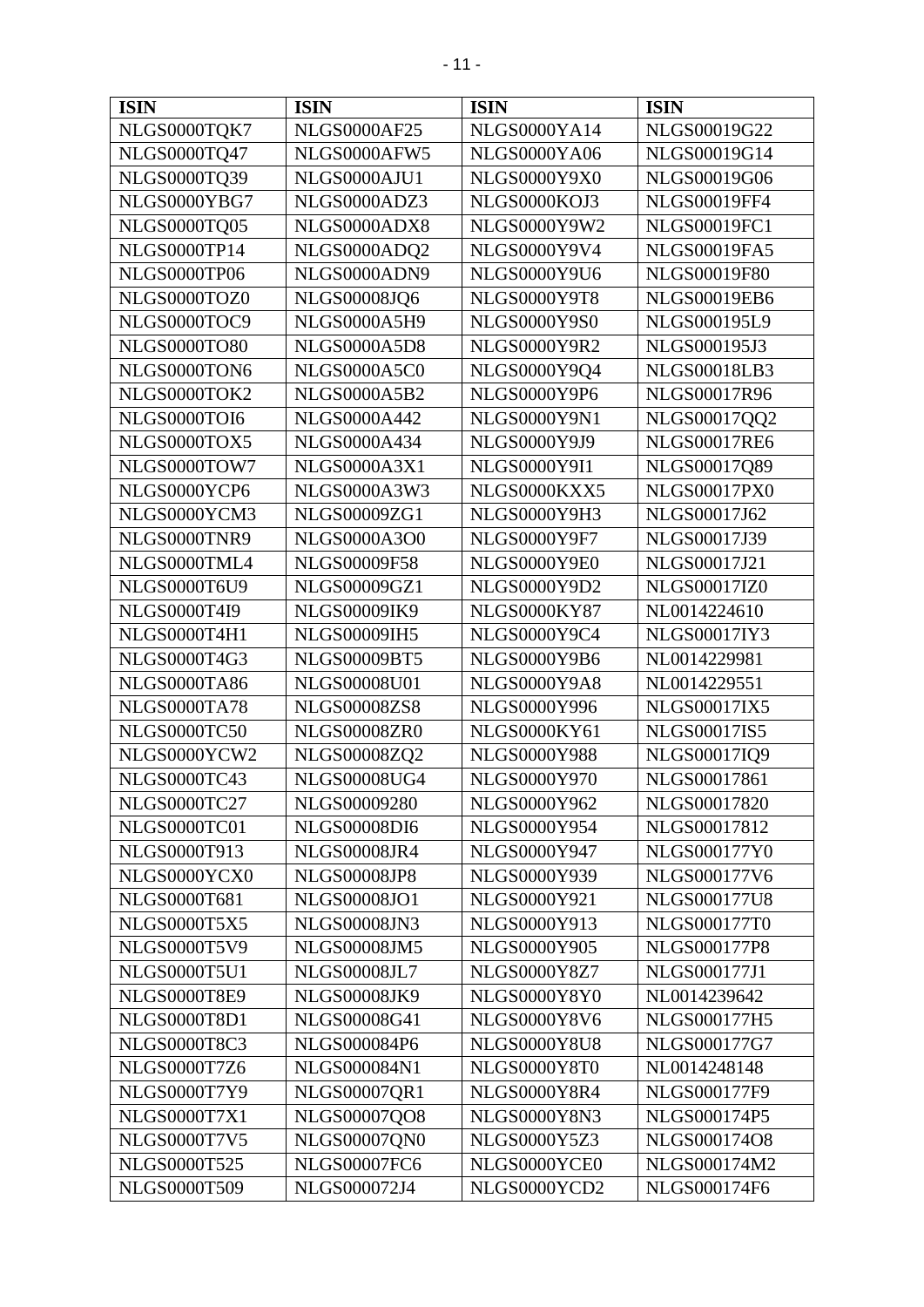| <b>ISIN</b>         | <b>ISIN</b>         | <b>ISIN</b>         | <b>ISIN</b>         |
|---------------------|---------------------|---------------------|---------------------|
| NLGS0000T4Y6        | <b>NLGS00006VX1</b> | NLGS0000YDJ7        | NLGS00017499        |
| <b>NLGS0000T5M8</b> | NLGS000063B0        | <b>NLGS0000LV55</b> | NL0014256984        |
| NLGS0000T5L0        | NLGS00004AQ4        | NLGS0000YDA6        | NLGS00017481        |
| NLGS0000Z0N9        | NLGS00003M63        | NLGS0000YD86        | NLGS00017473        |
| NLGS0000TBJ1        | <b>NLGS00003RK3</b> | <b>NLGS0000YD78</b> | NLGS00017465        |
| NLGS0000TBI3        | NLGS00003RJ5        | NLGS0000LRA3        | NL0014427106        |
| NLGS0000TBH5        | <b>NLGS00003BT8</b> | NLGS0000YD60        | NLGS00017440        |
| <b>NLGS0000TB51</b> | NLGS00002ZQ5        | NLGS0000YCV4        | NLGS00017416        |
| NLGS0000TAY2        | NLGS000023C2        | NLGS0000LRC9        | NLGS000173T9        |
| NLGS0000TAS4        | NLGS00001QW4        | NLGS0000YCU6        | NLGS000173L6        |
| NLGS0000TAR6        | NLGS00001QV6        | NLGS0000YCS0        | NL0014425894        |
| <b>NLGS0000TD26</b> | NLGS00001TC0        | NLGS0000YCR2        | NL0014428039        |
| NLGS0000TCX0        | <b>NLGS00001TB2</b> | NLGS0000YCN1        | NLGS000173G6        |
| NLGS0000T376        | NLGS00001TA4        | NLGS0000YCJ9        | NLGS00017366        |
| NLGS0000SVF9        | NLGS00001T92        | NLGS0000YCI1        | NLGS000172X3        |
| <b>NLGS0000ST03</b> | NLGS00001QS2        | NLGS0000YCH3        | NL0014516122        |
| NLGS0000SXM1        | NLGS000015Q8        | NLGS0000YCG5        | NLGS000172W5        |
| NLGS0000SQX2        | NLGS000015N5        | NLGS0000Y3M6        | NLGS000172U9        |
| NLGS0000SQW4        | NLGS00000206        | <b>NLGS0000Y3J2</b> | NLGS000172P9        |
| NLGS0000SQV6        | <b>NLGS00008YS1</b> | NLGS0000Y3I4        | <b>NLGS000172E3</b> |
| NLGS0000SQU8        | NLGS00000180        | NLGS0000Y3E3        | NLGS000172B9        |
| NLGS0000SQT0        | NL0015580366        | <b>NLGS0000Y2T3</b> | NLGS000172A1        |
| NLGS0000SQM5        | NL0015569260        | <b>NLGS0000Y1P3</b> | NLGS00017259        |
| NLGS0000SQL7        | NL0015306119        | <b>NLGS0000Y1N8</b> | NLGS00017226        |
| NLGS0000ZAT9        | NL0015420100        | NLGS0000Y335        | NLGS00017218        |
| NLGS0000ZAR3        | NL0015418161        | NLGS0000Y319        | NL0014522724        |
| NLGS0000ZBC3        | <b>NLGS00008YM4</b> | <b>NLGS0000Y301</b> | NLGS000171Z0        |
| NLGS0000ZAN2        | NL0015417320        | <b>NLGS0000Y2Z0</b> | NL0014524860        |
| <b>NLGS0000ZB20</b> | NL0015413675        | <b>NLGS0000Y3T1</b> | NL0014525602        |
| <b>NLGS0000ZE01</b> | NL0015413667        | <b>NLGS0000Y3G8</b> | NLGS000174G4        |
| NLGS0000ZBW1        | NL0015413212        | <b>NLGS0000Y2B1</b> | NLGS00017572        |
| <b>NLGS0000SJO6</b> | NL0015411794        | <b>NLGS0000Y2A3</b> | NL0014532178        |
| NLGS0000SJN8        | NL0015404690        | NLGS0000MVC9        | NLGS00016X16        |
| <b>NLGS0000SK51</b> | NL0015404401        | NLGS0000Y293        | NLGS00016X08        |
| <b>NLGS0000SM59</b> | NL0015404575        | <b>NLGS0000Y285</b> | NLGS00016WZ3        |
| NLGS0000SKP1        | <b>NLGS00009H72</b> | NLGS0000Y277        | <b>NLGS00016WY6</b> |
| <b>NLGS0000SM75</b> | NL0015397951        | NLGS0000Y269        | <b>NLGS00016WX8</b> |
| <b>NLGS0000SC69</b> | NL0015397183        | <b>NLGS0000Y228</b> | <b>NLGS00016WW0</b> |
| <b>NLGS0000SC51</b> | NL0015397811        | <b>NLGS0000Y210</b> | <b>NLGS00016WS8</b> |
| <b>NLGS0000SC44</b> | NL0015396664        | <b>NLGS0000Y1Z2</b> | NLGS00016WQ2        |
| <b>NLGS0000SC36</b> | NL0015392101        | NLGS0000Y1L2        | <b>NLGS00016WP4</b> |
| <b>NLGS0000SC28</b> | NL0015392093        | NLGS0000Y1K4        | NLGS00016WO7        |
| NLGS0000SCH5        | <b>NLGS00009FT6</b> | NLGS0000XMF8        | <b>NLGS00016WN9</b> |
| NLGS0000SBN5        | NL0015390121        | <b>NLGS0000XL95</b> | NLGS00016WM1        |
| NLGS0000S915        | NL0015390113        | NLGS0000XO01        | NLGS00016WL3        |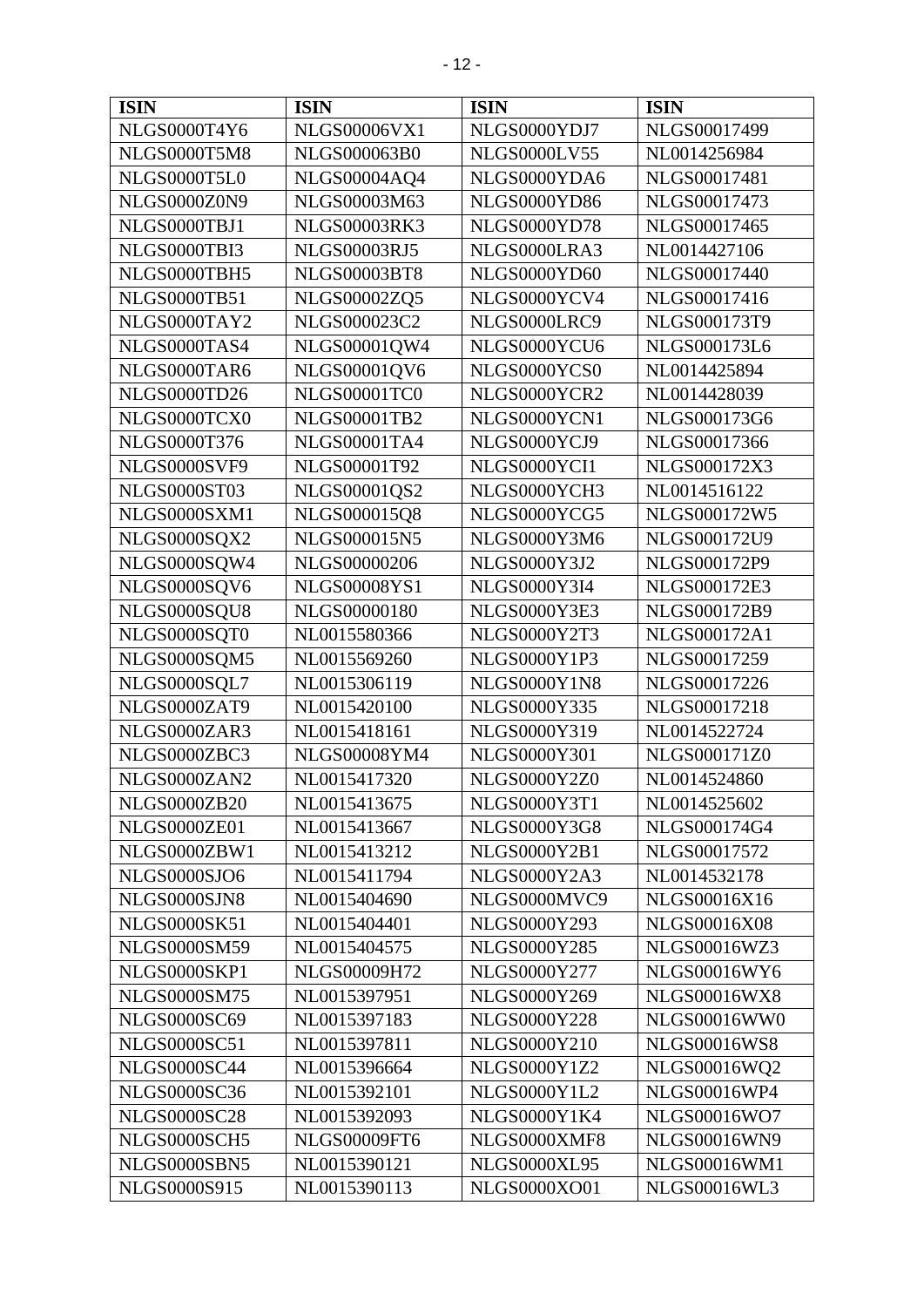| <b>ISIN</b>         | <b>ISIN</b>         | <b>ISIN</b>         | <b>ISIN</b>         |
|---------------------|---------------------|---------------------|---------------------|
| NLGS0000S7M5        | NL0015384504        | <b>NLGS0000XN02</b> | <b>NLGS00016WK5</b> |
| NLGS0000S8D2        | NL0015385055        | <b>NLGS0000N2V2</b> | NLGS00016WJ7        |
| <b>NLGS0000S8B6</b> | NL0015378068        | NLGS0000N1X0        | <b>NLGS00016WH1</b> |
| <b>NLGS0000S8A8</b> | NL0015378050        | NLGS0000XMV5        | NLGS00016WG3        |
| NLGS0000S899        | NL0015378043        | NLGS0000XMU7        | <b>NLGS00016WF5</b> |
| NLGS0000S881        | NL0015378191        | NLGS0000XMT9        | <b>NLGS00016WE8</b> |
| NLGS0000S873        | NL0015375445        | NLGS0000XMS1        | <b>NLGS00016WD0</b> |
| NLGS0000S865        | NL0015365727        | NLGS0000XMR3        | <b>NLGS00016WC2</b> |
| NLGS0000S857        | NL0015359480        | NLGS0000X394        | <b>NLGS00016WB4</b> |
| NLGS0000S840        | NL0015359472        | <b>NLGS0000X386</b> | NLGS00016W90        |
| NLGS0000S832        | NL0015359449        | NLGS0000X261        | NLGS00016W82        |
| NLGS0000SBC8        | NL0015359951        | <b>NLGS0000X204</b> | NLGS00016W74        |
| NLGS0000SBB0        | NL0015352881        | <b>NLGS0000X1Z3</b> | NLGS00016W66        |
| NLGS000105J2        | NL0015352063        | NLGS0000X1F5        | NLGS00016W58        |
| NLGS0000SBA2        | NLGS00009HZ9        | <b>NLGS0000X1D0</b> | NLGS00016W41        |
| <b>NLGS0000SB94</b> | NL0015352972        | <b>NLGS0000X1C2</b> | NLGS00016W33        |
| <b>NLGS0000SB86</b> | NLGS00016HF6        | <b>NLGS0000X1A6</b> | NLGS00016W17        |
| <b>NLGS0000S8U6</b> | NLGS00016H16        | NLGS0000X196        | NLGS00016W09        |
| <b>NLGS0000S8T8</b> | NLGS00016D36        | <b>NLGS0000X188</b> | <b>NLGS00016VZ5</b> |
| NLGS000109C9        | NLGS00016C94        | NLGS0000X162        | <b>NLGS00016VX0</b> |
| <b>NLGS0000S8L5</b> | <b>NLGS00016BS2</b> | NLGS0000X121        | NLGS00016VW2        |
| <b>NLGS0000S8I1</b> | <b>NLGS00016BQ6</b> | NLGS0000X113        | <b>NLGS00016VV4</b> |
| <b>NLGS0000S7A0</b> | <b>NLGS00016BP8</b> | NLGS0000X0N1        | <b>NLGS00016VU6</b> |
| NLGS00010T42        | NLGS00009YX9        | NLGS0000X0M3        | <b>NLGS00016VT8</b> |
| NLGS00010U98        | <b>NLGS00016BN3</b> | NLGS0000X0L5        | <b>NLGS00016VR2</b> |
| <b>NLGS0000RX16</b> | NLGS00016GQ5        | NLGS0000X0K7        | NLGS00016VQ4        |
| <b>NLGS00010TK4</b> | <b>NLGS00016FH6</b> | <b>NLGS0000X0J9</b> | <b>NLGS00016UM5</b> |
| <b>NLGS00010UF2</b> | <b>NLGS00016FG8</b> | NLGS0000X0I1        | NLGS00016V26        |
| <b>NLGS00010TJ6</b> | <b>NLGS00016BL7</b> | <b>NLGS0000X1X8</b> | NLGS00016V18        |
| <b>NLGS00010TL2</b> | NLGS00016F00        | NLGS0000X0X0        | NLGS00016V00        |
| <b>NLGS00010VL8</b> | <b>NLGS00016ES6</b> | NLGS0000X0W2        | NLGS00016U76        |
| NLGS00010TD9        | <b>NLGS00016ER8</b> | NLGS0000X0T8        | NLGS00016U43        |
| NLGS00010TG2        | <b>NLGS00016EQ0</b> | NLGS0000X0O9        | NLGS00016U19        |
| NLGS00010T34        | <b>NLGS00016EO5</b> | NLGS0000X0H3        | NL0011741178        |
| NLGS00010R02        | <b>NLGS00016EI7</b> | NLGS0000X0C4        | NL0011740915        |
| NLGS0000RYN9        | NLGS000168I2        | NLGS0000X089        | NL0011741178        |
| NLGS0000RYM1        | NLGS000167Y1        | NLGS0000X071        | NL0011740915        |
| NLGS000119T2        | NLGS000169D1        | NLGS0000X063        | NL0011602198        |
| NLGS0000RYL3        | NLGS000169C3        | <b>NLGS0000X048</b> | NL0011593363        |
| NLGS0000RYK5        | <b>NLGS00015LW5</b> | NLGS0000X030        | NL0012056022        |
| NLGS0000RYJ7        | <b>NLGS00015LV7</b> | <b>NLGS0000X022</b> | NL0012052708        |
| NLGS0000RYI9        | <b>NLGS00015LU9</b> | NLGS0000X014        | NL0012049308        |
| NLGS000118N7        | NLGS00015O75        | NLGS0000NFV0        | NL0011993555        |
| NLGS00011GW4        | NLGS00015O67        | NLGS0000WWS2        | NL0011935630        |
| NLGS0000RYH1        | NLGS000158I3        | NLGS0000X0U6        | NL0011926621        |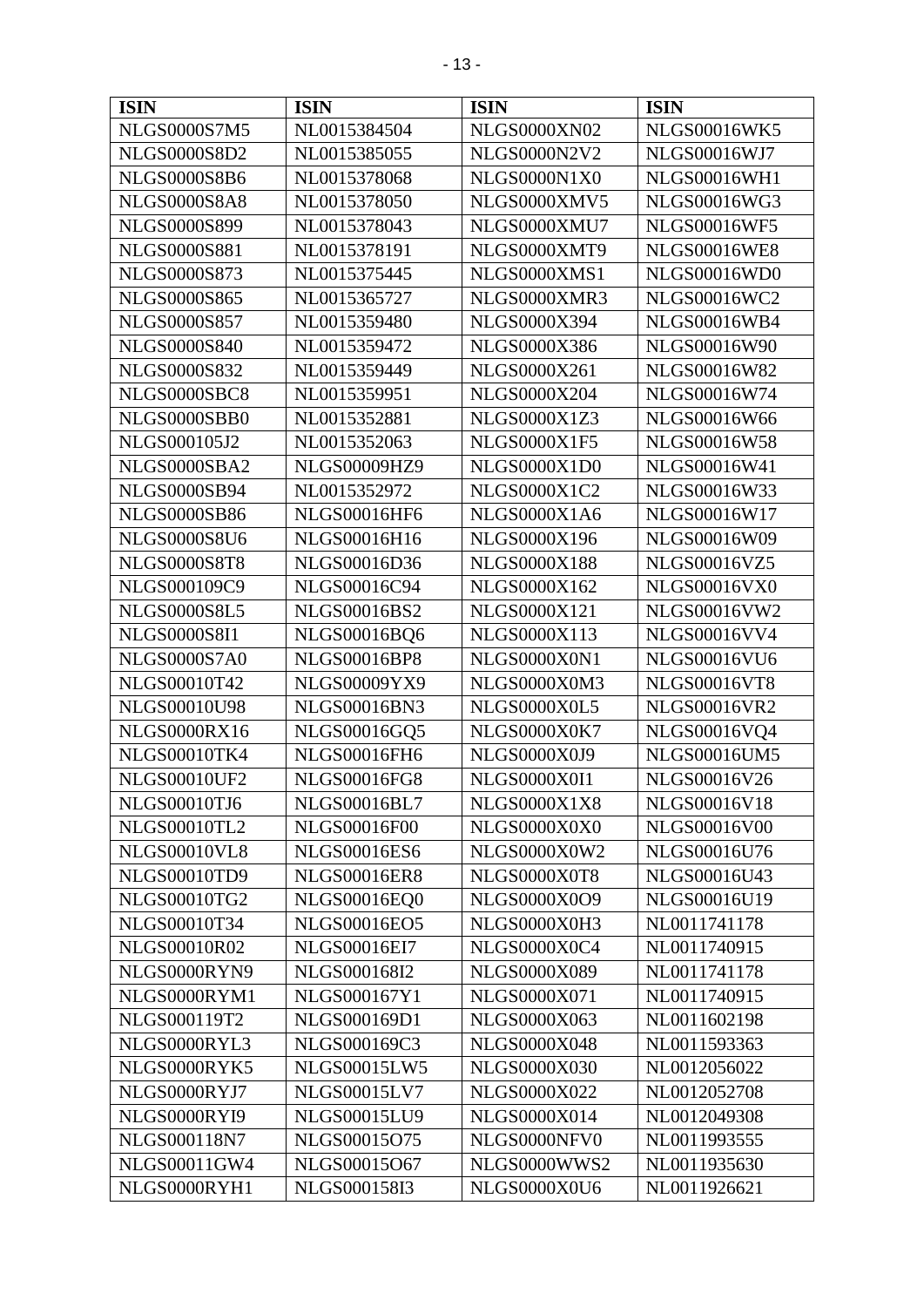| <b>ISIN</b>         | <b>ISIN</b>         | <b>ISIN</b>         | <b>ISIN</b>  |
|---------------------|---------------------|---------------------|--------------|
| NLGS0000RYG3        | NLGS000158C6        | NLGS0000WOK6        | NL0011927058 |
| NLGS0000RYF5        | NLGS00014TG4        | NLGS0000WNY9        | NL0011894530 |
| NLGS0000RYE8        | <b>NLGS00014VN6</b> | NLGS0000WNW3        | NL0011890629 |
| NLGS00011H29        | <b>NLGS00014VM8</b> | <b>NLGS0000WN52</b> | NL0012175012 |
| NLGS0000RYD0        | <b>NLGS00014TE9</b> | <b>NLGS0000WM20</b> | NL0012175541 |
| NLGS00011H03        | <b>NLGS0000A0O6</b> | NLGS0000WM04        | NL0012333819 |
| NLGS0000RYC2        | <b>NLGS0000A624</b> | NLGS0000WLX5        | NL0012331979 |
| NLGS00011GT0        | NLGS00014S72        | NLGS0000WLW7        | NL0012313985 |
| NLGS0000RYB4        | NLGS00014S64        | NLGS0000WLU1        | NL0012313993 |
| NLGS0000RYA6        | NLGS00014S49        | <b>NLGS0000O2I8</b> | NL0012312987 |
| NLGS00011H45        | NLGS00014S31        | NLGS0000WLO4        | NL0012209266 |
| <b>NLGS0000RY98</b> | <b>NLGS00014IV6</b> | NLGS0000WLM8        | NL0012201792 |
| NLGS00011G46        | NLGS00009ZM9        | NLGS0000WLD7        | NL0012539944 |
| <b>NLGS0000RY80</b> | <b>NLGS0000A5G1</b> | NLGS0000WLC9        | NL0012538649 |
| <b>NLGS0000RY72</b> | <b>NLGS0000AF09</b> | NLGS0000WLB1        | NL0012911788 |
| NLGS0000RY64        | NLGS0000AIO6        | NLGS0000O591        | NL0012911796 |
| <b>NLGS0000RY56</b> | <b>NLGS00013MC0</b> | NLGS0000WLA3        | NL0013233802 |
| NLGS0000S212        | NLGS0000AIM0        | <b>NLGS0000WL88</b> | NL0013438112 |
| NLGS0000S204        | <b>NLGS00013MA4</b> | NLGS0000WL54        | NL0013437056 |
| NLGS00011GX2        | NLGS0000AFQ7        | NLGS0000WL47        | NL0013437031 |
| <b>NLGS00011FY2</b> | NLGS00013M95        | <b>NLGS0000WL13</b> | NL0013436207 |
| NLGS0000RZW7        | NLGS000130Y9        | NLGS0000WL05        | NL0013433634 |
| NLGS0000RT04        | NLGS0000AIE7        | NLGS0000WKZ2        | NL0013435274 |
| NLGS0000RRJ1        | NLGS000130K8        | NLGS0000WKV1        | NL0013381445 |
| NLGS0000RSH3        | NLGS000130B7        | NLGS0000WKU3        | NL0015239195 |
| NLGS0000RSG5        | NLGS000131L4        | NLGS0000WKQ1        | NL0015219999 |
| NLGS00011W53        | NLGS000132O6        | NLGS0000WKN8        | NL0015218702 |
| NLGS0000RSF7        | NLGS000132M0        | NLGS0000WKM0        | NL0015209800 |
| <b>NLGS0000RT12</b> | NLGS000132J6        | NLGS0000WKL2        | NL0015209628 |
| <b>NLGS0000RT61</b> | NLGS000132I8        | NLGS0000WKK4        | NL0015201336 |
| <b>NLGS00011WI0</b> | NLGS000131K6        | NLGS0000WKJ6        | NL0015201443 |
| NLGS0000RQY2        | NLGS00011Y44        | NLGS0000WKF4        | NL0015201013 |
| NLGS00011WH2        | NLGS00011WN0        | NLGS0000WKD9        | NL0013810971 |
| NLGS00011WK6        | NLGS00011WG4        | NLGS0000WK97        | NL0015194788 |
| NLGS0000RQX4        | <b>NLGS00011WE9</b> | NLGS0000OBZ8        | NL0015195728 |
| NLGS0000RNX1        | <b>NLGS00011WD1</b> | NLGS0000OBY1        | NL0015189747 |
| <b>NLGS00011WB5</b> | NLGS00011WC3        | <b>NLGS0000WK71</b> | NL0015189606 |
| NLGS0000RNW3        | NLGS00011WA7        | NLGS0000WK63        | NL0015171794 |
| NLGS0000RNV5        | <b>NLGS00011XS7</b> | <b>NLGS0000WK55</b> | NL0015165390 |
| NLGS000130E1        | <b>NLGS0000B2P8</b> | <b>NLGS0000WK22</b> | NL0015165408 |
| NLGS000130L6        | NLGS00011XG2        | NLGS0000WK14        | NL0015160110 |
| NLGS0000RNO0        | <b>NLGS00011XA5</b> | NLGS0000WK06        | NL0015141193 |
| NLGS000130G6        | NLGS00011X11        | NLGS0000WJZ4        | NL0015128711 |
| NLGS0000RNN2        | NLGS00011W46        | NLGS0000WJW1        | NL0015002346 |
| NLGS0000RNL6        | NLGS00011VX1        | NLGS0000WJU5        | NL0014990541 |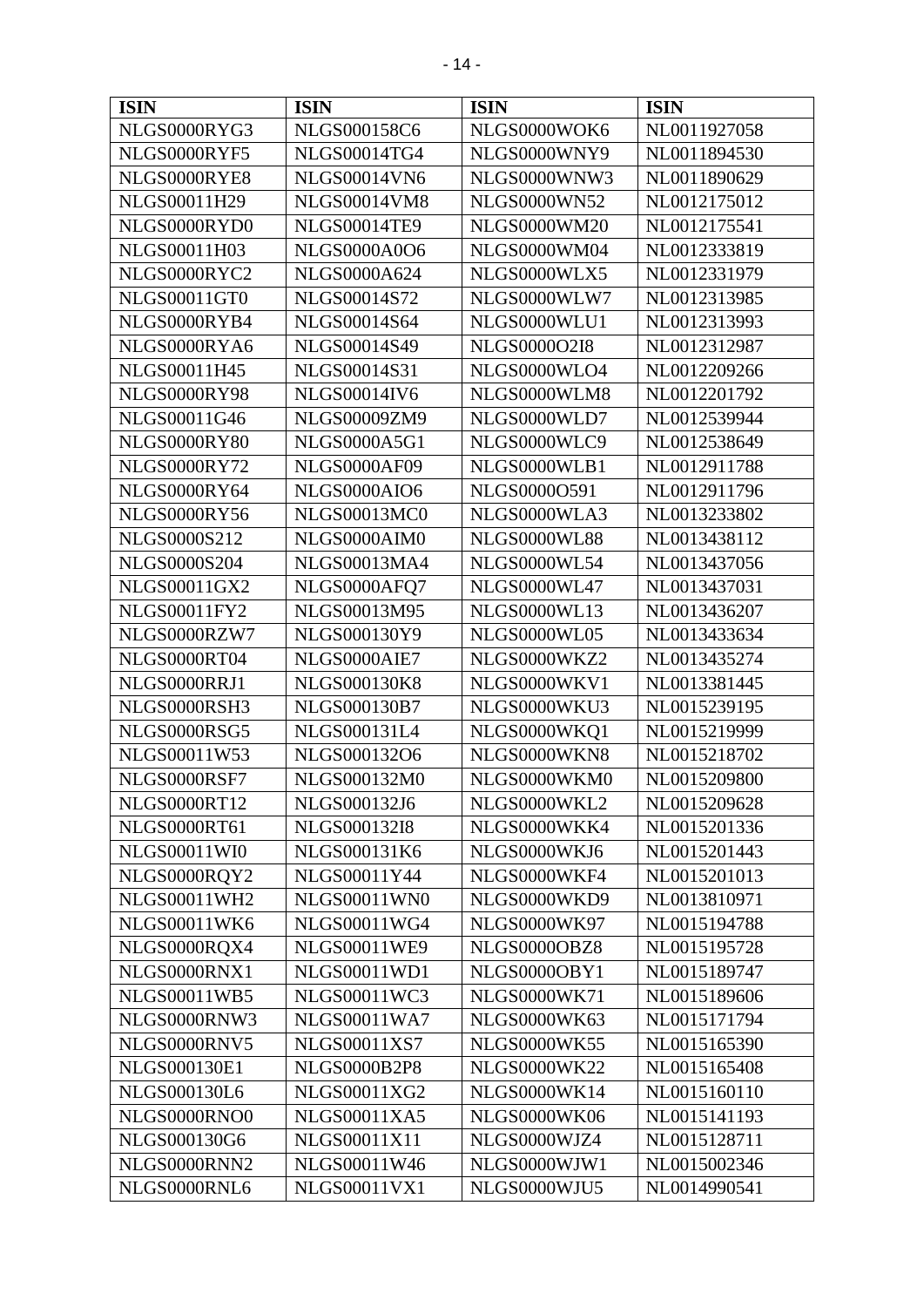| <b>ISIN</b>         | <b>ISIN</b>         | <b>ISIN</b>         | <b>ISIN</b>  |
|---------------------|---------------------|---------------------|--------------|
| NLGS0000RNJ0        | NLGS00011Y28        | NLGS0000WJT7        | NL0014984189 |
| NLGS0000ROH2        | <b>NLGS00011XP3</b> | NLGS0000WJR1        | NL0014984171 |
| NLGS0000RNI2        | <b>NLGS00011XN8</b> | NLGS0000WJO8        | NL0014677866 |
| NLGS0000ROQ3        | <b>NLGS00011VV5</b> | NLGS0000WJJ8        | NL0013783426 |
| NLGS0000RQT2        | NLGS00012110        | NLGS0000WJH2        | NL0013781826 |
| NLGS0000RNE1        | NLGS00011JQ0        | NLGS0000WIQ5        | NL0013781982 |
| NLGS0000RNC5        | <b>NLGS00011HV4</b> | NLGS0000WIO0        | NL0014685885 |
| NLGS0000RNA9        | <b>NLGS00011HA8</b> | NLGS0000WIN2        | NL0014969560 |
| <b>NLGS0000RN83</b> | NLGS00011H94        | NLGS0000WIM4        | NL0014969545 |
| <b>NLGS0000RN75</b> | NLGS00011H52        | NLGS0000WIL6        | NL0014969578 |
| <b>NLGS0000RN42</b> | NLGS00011H37        | NLGS0000WIK8        | NL0014967473 |
| <b>NLGS0000RN34</b> | <b>NLGS00011GY0</b> | NLGS0000WIJ0        | NL0014975393 |
| <b>NLGS0000RN18</b> | NLGS00011GS2        | NLGS0000WII2        | NL0014969941 |
| <b>NLGS0000RE27</b> | NLGS00011GO1        | NLGS0000WIH4        | NL0014974982 |
| NLGS0000RFU3        | <b>NLGS00011GN3</b> | NLGS0000WIG6        | NL0014692212 |
| NLGS0000RDQ6        | NLGS00011GI3        | NLGS0000WIF8        | NL0014698185 |
| NLGS0000RDN3        | NLGS00011H11        | NLGS0000WID3        | NL0014951808 |
| NLGS0000RDM5        | NLGS00011GZ7        | NLGS0000WIC5        | NL0014695835 |
| NLGS0000RDJ1        | NLGS00011GD4        | NLGS0000WIA9        | NL0014949737 |
| <b>NLGS0000R8B7</b> | <b>NLGS00011GB8</b> | <b>NLGS0000WI83</b> | NL0014695892 |
| <b>NLGS0000R8O0</b> | <b>NLGS00011GA0</b> | <b>NLGS0000WI34</b> | NL0014949893 |
| <b>NLGS0000R826</b> | NLGS00011G87        | <b>NLGS0000WI26</b> | NL0013738677 |
| NLGS0000R0R0        | NLGS00011G61        | NLGS0000WHZ8        | NL0014944811 |
| NLGS0000R3L7        | NLGS00011G53        | NLGS0000WHY1        | NL0014937492 |
| <b>NLGS0000R1Z1</b> | NLGS00011G38        | NLGS0000WHS3        | NL0014932048 |
| NLGS0000R1V0        | NLGS00011G20        | NLGS0000WHQ7        | NL0014932808 |
| <b>NLGS0000R1E6</b> | NLGS00011G12        | NLGS0000WHP9        | NL0014932063 |
| NLGS0000QX09        | NLGS00011G04        | NLGS0000WHO2        | NL0014871253 |
| NLGS0000QUH1        | <b>NLGS00011FZ9</b> | NLGS0000WNE1        | NL0014870511 |
| NLGS0000QJW3        | <b>NLGS00011FX4</b> | <b>NLGS0000WN86</b> | NL0014870040 |
| NLGS0000QL86        | <b>NLGS00011FW6</b> | <b>NLGS0000WN78</b> | NL0014870644 |
| NLGS0000QEG7        | <b>NLGS0000BE33</b> | <b>NLGS0000WN60</b> | NL0014775827 |
| <b>NLGS0000QE77</b> | NLGS0000BHB3        | NLGS0000WNL6        | NL0014775215 |
| <b>NLGS0000QE69</b> | <b>NLGS00011CE1</b> | NLGS0000WMW5        | NL0014775223 |
| NLGS0000QE44        | NLGS00011AG0        | NLGS0000WMV7        | NL0014706665 |
| <b>NLGS00014TU5</b> | <b>NLGS00011AE5</b> | NLGS0000WMS3        | NL0014774754 |
| NLGS0000Q2K2        | <b>NLGS00011AB1</b> | NLGS0000WMR5        | NL0014739963 |
| NLGS0000Q2J4        | NLGS00011A83        | NLGS0000WMO2        | NL0014735532 |
| NLGS0000Q0E9        | NLGS00011A59        | NLGS0000WNI2        | NL0013710247 |
| NLGS0000Q257        | NLGS00011955        | NLGS0000WMC7        | NL0013711377 |
| NLGS0000PXH7        | NLGS00011948        | <b>NLGS0000WM95</b> | NL0013711427 |
| NLGS0000PPR2        | NLGS000118Z1        | <b>NLGS0000WM87</b> | NL0013710437 |
| <b>NLGS0000PS31</b> | <b>NLGS0000BD18</b> | <b>NLGS0000WM79</b> | NL0013707730 |
| NLGS0000PLC3        | NLGS000118Q0        | <b>NLGS0000WM61</b> | NL0014731069 |
| NLGS0000PLB5        | NLGS000118G1        | NLGS0000WM53        | NL0013616865 |
|                     |                     |                     |              |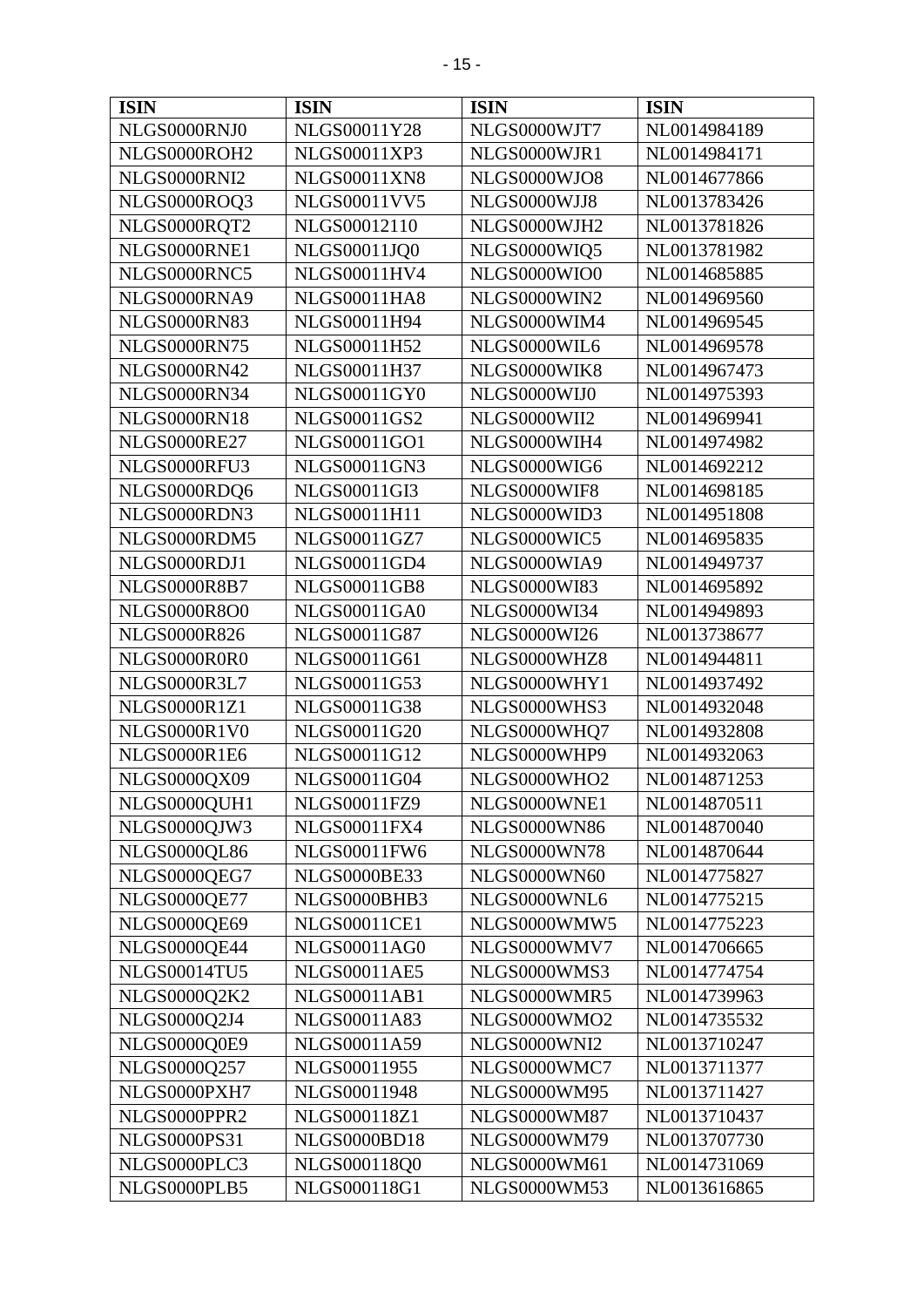| <b>ISIN</b>         | <b>ISIN</b>  | <b>ISIN</b>         | <b>ISIN</b>  |
|---------------------|--------------|---------------------|--------------|
| NLGS0000PL95        | NLGS000118F3 | <b>NLGS0000WM46</b> | NL0013612260 |
| NLGS0000PL38        | NLGS000118E6 | <b>NLGS0000WM38</b> | NL0013615438 |
| <b>NLGS0000PE11</b> | NLGS00011864 | <b>NLGS0000VV04</b> | NL0013636657 |
| <b>NLGS0000P7E5</b> | NLGS00011823 | NLGS0000W1L4        | NL0014711996 |
| <b>NLGS0000P3K1</b> | NLGS000117U4 | NLGS0000VZH0        | NL0014709156 |
| <b>NLGS0000P3J3</b> | NLGS000117R0 | NLGS0000VZG2        |              |

# **Trader Certificates**

| <b>ISIN</b>  | <b>ISIN</b>         | <b>ISIN</b>         | <b>ISIN</b>         |
|--------------|---------------------|---------------------|---------------------|
| NL0013437015 | NLGS0000Q9G5        | NLGS0000ZSR5        | NLGS0000W750        |
| NL0013438963 | NLGS0000Q9C4        | NLGS0000ZV26        | NLGS0000W743        |
| NL0015268574 | NLGS0000PUP6        | <b>NLGS0000ZV18</b> | <b>NLGS0000W735</b> |
| NL0015236837 | NLGS0000PMA5        | NLGS0000ZUZ4        | NLGS0000W727        |
| NL0015236829 | <b>NLGS0000P408</b> | NLGS0000ZUY7        | NLGS0000W719        |
| NL0015228255 | <b>NLGS0000P3Z9</b> | NLGS0000ZUX9        | NLGS0000W701        |
| NL0015221862 | <b>NLGS0000P3X4</b> | NLGS0000ZUW1        | <b>NLGS0000W6Z3</b> |
| NL0015203977 | NLGS0000OXC1        | NLGS0000ZUV3        | NLGS0000W6Y6        |
| NL0015174764 | NLGS0000OXA5        | NLGS0000ZUT7        | NLGS0000W6X8        |
| NL0015174517 | <b>NLGS0000OX92</b> | NLGS0000ZUS9        | NLGS0000W6W0        |
| NL0015174483 | NLGS0000OX76        | NLGS0000ZG17        | NLGS0000W6V2        |
| NL0015174475 | <b>NLGS0000OX35</b> | NLGS0000DBK3        | <b>NLGS0000W6S8</b> |
| NL0015168824 | NLGS0000OMF7        | <b>NLGS0000Z4Y8</b> | NLGS0000W6P4        |
| NL0015157611 | <b>NLGS0000OMD2</b> | NLGS0000Z4X0        | NLGS0000W6O7        |
| NL0015157603 | NLGS0000OMA8        | NLGS0000Z4W2        | NLGS0000W6N9        |
| NL0015145566 | NLGS0000OJT4        | NLGS0000Z4U6        | NLGS0000W6L3        |
| NL0015130758 | NLGS0000OJS6        | NLGS0000DBL1        | NLGS0000W6K5        |
| NL0015000134 | NLGS0000OJR8        | <b>NLGS0000Z4T8</b> | NLGS0000W6J7        |
| NL0014999450 | NLGS0000OJQ0        | NLGS0000DBS6        | NLGS0000W6I9        |
| NL0014988669 | <b>NLGS0000OJO5</b> | NLGS0000Z5W9        | <b>NLGS0000W6G3</b> |
| NL0014981250 | NLGS0000O609        | NLGS0000Z5J6        | NLGS0000W6F5        |
| NL0014977589 | NLGS0000O5Z5        | <b>NLGS0000Z5I8</b> | <b>NLGS0000W6E8</b> |
| NL0014980559 | NLGS0000O5X0        | NLGS0000DTY6        | NLGS0000W6D0        |
| NL0013777287 | NL0015355900        | NLGS0000DTU4        | <b>NLGS0000W6C2</b> |
| NL0013777279 | NLGS0000NZD6        | NLGS0000Z5H0        | <b>NLGS0000W6B4</b> |
| NL0014955452 | NLGS0000NZC8        | NLGS0000DRA0        | <b>NLGS0000W6A6</b> |
| NL0014955445 | NLGS0000NZA2        | NLGS0000Z5G2        | NLGS0000W693        |
| NL0014955437 | NLGS0000NKR8        | NLGS0000DR93        | NLGS0000W685        |
| NL0014955429 | NLGS0000NKQ0        | NLGS0000Z5D9        | NLGS0000W677        |
| NL0014955411 | NLGS0000NKP2        | NLGS0000DRC6        | NLGS0000W669        |
| NL0014955403 | NLGS0000NKL1        | NLGS0000Z514        | <b>NLGS0000PN36</b> |
| NL0014955320 | NLGS0000NKJ5        | NLGS0000ZFY8        | NLGS0000W644        |
| NL0014952939 | NLGS0000NKG1        | NLGS0000Z4H3        | NLGS0000W610        |
| NL0014952921 | NLGS0000NKF3        | NLGS0000Z4G5        | NLGS0000W602        |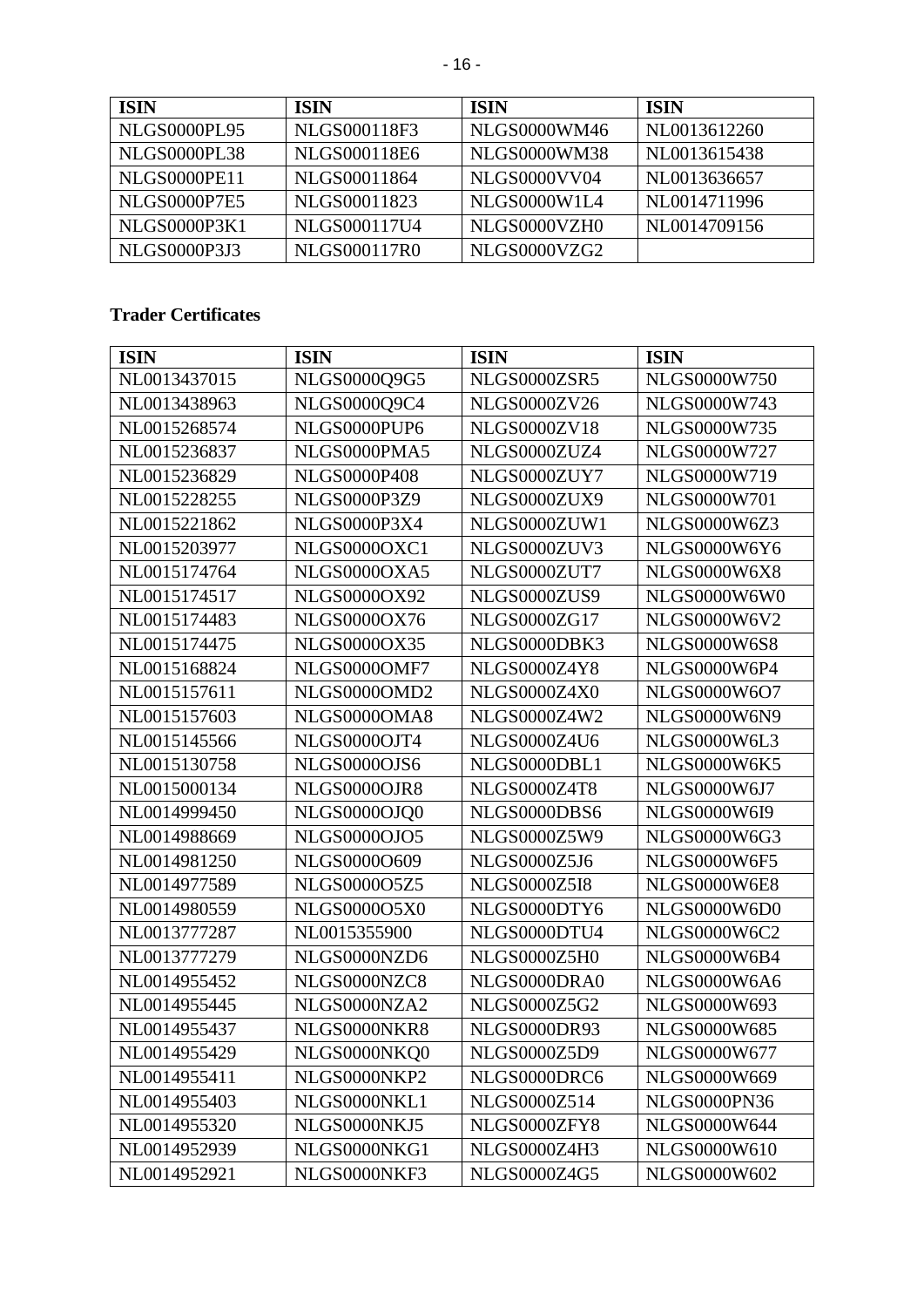| <b>ISIN</b>  | <b>ISIN</b>         | <b>ISIN</b>         | <b>ISIN</b>         |
|--------------|---------------------|---------------------|---------------------|
| NL0014952905 | NL0015371188        | NLGS0000Z4F7        | NLGS0000W5Z5        |
| NL0014952897 | NL0015371683        | NLGS0000Z4E0        | NLGS0000PTW4        |
| NL0014952889 | NL0015372368        | <b>NLGS0000Z4A8</b> | <b>NLGS0000W5Y8</b> |
| NL0014954307 | <b>NLGS0000NI35</b> | <b>NLGS0000DR44</b> | NLGS0000W5X0        |
| NL0014952822 | <b>NLGS0000NI27</b> | NLGS0000Z480        | <b>NLGS0000W5W2</b> |
| NL0014947806 | <b>NLGS0000NI19</b> | NLGS0000Z464        | NLGS0000W5V4        |
| NL0014940306 | NLGS0000NHX2        | NLGS0000Z456        | <b>NLGS0000W5T8</b> |
| NL0014937153 | NLGS0000NHW4        | NLGS0000Z449        | NLGS0000W5S0        |
| NL0014934325 | NL0015394594        | NLGS0000Z431        | NLGS0000W5Q4        |
| NL0014928558 | NLGS0000NCE3        | NLGS0000Z423        | <b>NLGS0000W5P6</b> |
| NL0014928541 | NLGS0000NCD5        | NLGS0000Z415        | NLGS0000W5O9        |
| NL0014928434 | NL0015393208        | NLGS0000Z407        | NLGS0000PUU6        |
| NL0014928426 | <b>NLGS0000NC98</b> | <b>NLGS0000Z3Z7</b> | <b>NLGS0000W5N1</b> |
| NL0014928392 | NL0015401027        | <b>NLGS0000Z3Y0</b> | <b>NLGS0000W5M3</b> |
| NL0014928244 | <b>NLGS0000NC72</b> | <b>NLGS0000Z3X2</b> | <b>NLGS0000W5L5</b> |
| NL0014928228 | NL0015400284        | NLGS0000Z3W4        | <b>NLGS0000W5K7</b> |
| NLGS00019X39 | NL0015410226        | <b>NLGS0000Z3V6</b> | NLGS0000W5J9        |
| NL0014927972 | NL0015410713        | NLGS0000Z3T0        | NLGS0000W5H3        |
| NL0014927964 | NL0015409517        | <b>NLGS0000Z3S2</b> | <b>NLGS0000W5G5</b> |
| NL0014927956 | NL0015410341        | NLGS0000Z3D4        | NLGS0000W5E0        |
| NL0014927949 | NL0015422007        | NLGS0000E9K1        | <b>NLGS0000W5C4</b> |
| NL0014927931 | <b>NLGS0000N510</b> | <b>NLGS0000E899</b> | <b>NLGS0000W5B6</b> |
| NL0014927923 | <b>NLGS0000LY86</b> | <b>NLGS0000E9N5</b> | <b>NLGS0000W5A8</b> |
| NL0014926917 | NLGS0000LNZ9        | <b>NLGS0000E8H9</b> | NLGS0000W594        |
| NL0014926909 | NLGS0000L5W5        | <b>NLGS0000E9M7</b> | NLGS0000W586        |
| NL0014926826 | <b>NLGS0000L8C1</b> | NLGS0000Z3A0        | NLGS0000W578        |
| NL0014926818 | <b>NLGS0000L8B3</b> | NLGS0000Z324        | NLGS0000W552        |
| NL0014926800 | NLGS0000KLQ4        | NLGS0000Z1U2        | NLGS0000W537        |
| NL0014926768 | <b>NLGS0000JO82</b> | <b>NLGS0000EC16</b> | NLGS0000W529        |
| NL0014926743 | NLGS0000JJG1        | <b>NLGS0000E832</b> | NLGS0000W4Y1        |
| NL0014875940 | <b>NLGS0000HQ90</b> | <b>NLGS0000E7Y6</b> | <b>NLGS0000W4X3</b> |
| NL0014875452 | NLGS0000HQ74        | <b>NLGS0000E7U4</b> | <b>NLGS0000W4W5</b> |
| NL0014862989 | NLGS0000HQ33        | <b>NLGS0000E7S8</b> | NLGS0000W4V7        |
| NL0014754921 | NLGS0000GXA1        | NLGS0000E7R0        | <b>NLGS0000W4U9</b> |
| NL0014754913 | NLGS0000GYX1        | <b>NLGS0000Z0Y6</b> | NLGS0000W4S3        |
| NL0014769317 | NLGS0000GYW3        | NLGS0000ZFX0        | <b>NLGS0000W4R5</b> |
| NL0014768921 | NLGS0000GT07        | NLGS0000ZFW2        | NLGS0000W4O2        |
| NL0014758070 | NLGS00000834        | NLGS0000ZFV4        | NLGS0000W4N4        |
| NL0014753816 | NLGS0000GGL3        | NLGS0000ZFT8        | <b>NLGS0000W4M6</b> |
| NL0014753808 | NLGS0000GGK5        | NLGS0000ZFS0        | NLGS0000W4J2        |
| NL0014753782 | NLGS0000GGJ7        | NLGS0000ZFR2        | <b>NLGS0000W4D5</b> |
| NL0014754061 | NLGS0000GHC0        | NLGS0000ZFQ4        | NLGS0000W4C7        |
| NL0014747172 | NLGS0000GFS0        | NLGS0000Z381        | NLGS0000W4A1        |
| NL0014743445 | NLGS0000GFR2        | <b>NLGS0000Z2B0</b> | NLGS0000W479        |
| NL0014742892 | NLGS0000GD96        | NLGS0000Z2A2        | NLGS0000W446        |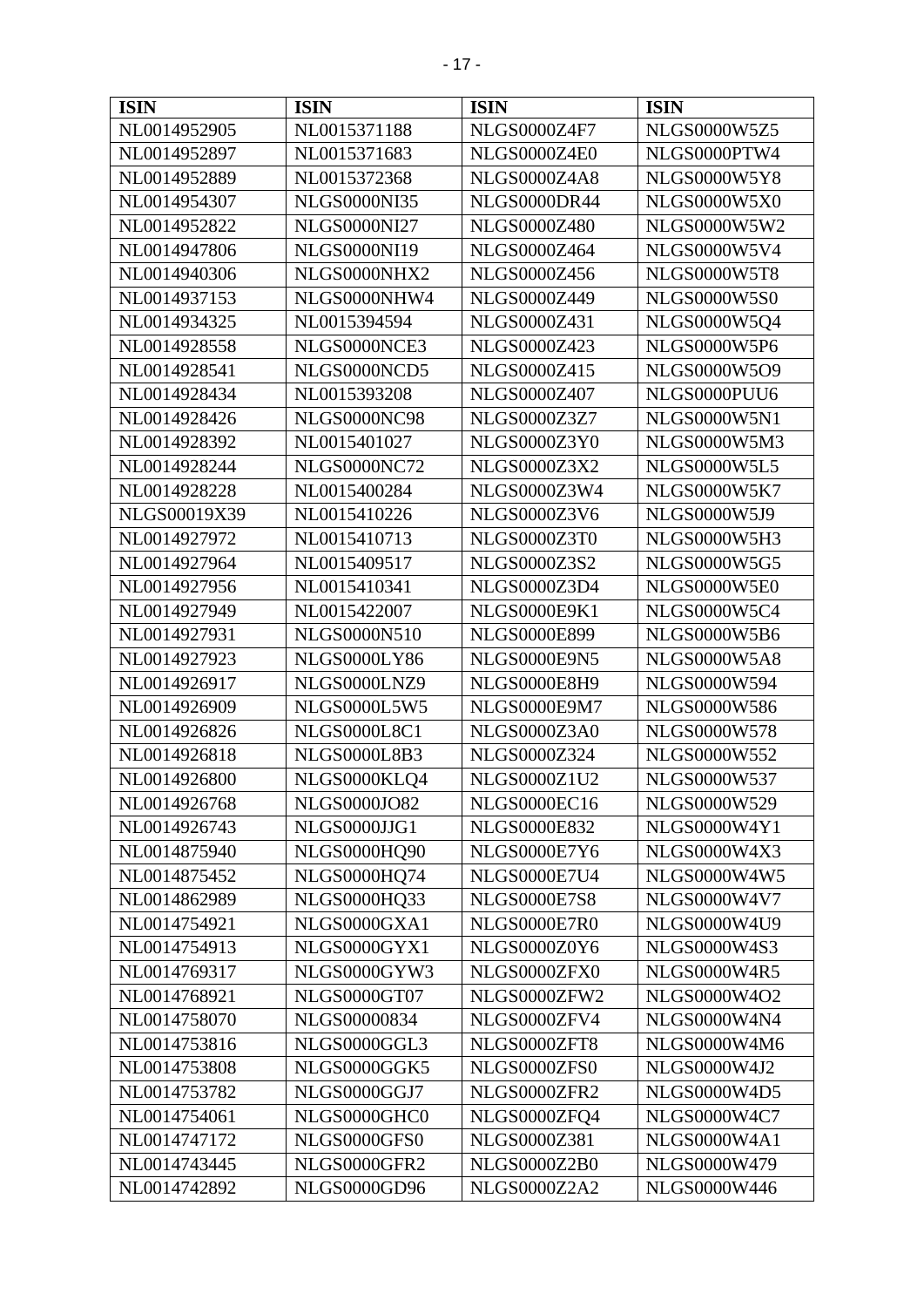| <b>ISIN</b>         | <b>ISIN</b>         | <b>ISIN</b>         | <b>ISIN</b>         |
|---------------------|---------------------|---------------------|---------------------|
| NL0014742066        | NLGS0000FZC4        | NLGS0000Z1Q0        | NLGS0000W438        |
| NL0014744179        | NLGS0000FZB6        | NLGS0000Z1I7        | <b>NLGS0000W3Y3</b> |
| NL0014744054        | <b>NLGS0000FZ83</b> | NLGS0000Z167        | NLGS0000W3X5        |
| NL0013708142        | NLGS0000FZ67        | NLGS0000ERG5        | NLGS0000W3W7        |
| NL0014733412        | NLGS00001923        | <b>NLGS0000ER68</b> | NLGS0000W3V9        |
| NL0014731366        | NLGS0000G3P1        | NLGS0000ESA6        | NLGS0000W3U1        |
| NL0014710113        | <b>NLGS0000G3N6</b> | NLGS0000ERK7        | <b>NLGS0000W3R7</b> |
| NL0014710105        | NLGS0000FJS4        | <b>NLGS0000ER76</b> | NLGS0000W3Q9        |
| NL0014710097        | NLGS0000FJR6        | NLGS0000YRW0        | NLGS0000W3P1        |
| NL0014710089        | NLGS0000FHU4        | NLGS0000YRH1        | NLGS0000W3O4        |
| NL0014710071        | NLGS0000FHS8        | NLGS0000YRG3        | <b>NLGS0000W3M8</b> |
| NL0014710063        | <b>NLGS0000F2E8</b> | NLGS0000YRF5        | <b>NLGS0000W3K2</b> |
| NL0014710055        | <b>NLGS0000F2R0</b> | NLGS0000YRE8        | NLGS0000W3J4        |
| NLGS0001BPT6        | NLGS00001VA0        | NLGS0000YRC2        | NLGS0000W3H8        |
| <b>NLGS0000U622</b> | <b>NLGS00001VC6</b> | <b>NLGS0000YR72</b> | NLGS0000W3D7        |
| <b>NLGS0000U5Z7</b> | <b>NLGS00002IX7</b> | NLGS0000YR64        | NLGS0000QGE7        |
| <b>NLGS0000U8I7</b> | NLGS0000ERF7        | <b>NLGS0000YR56</b> | NLGS0000W3C9        |
| <b>NLGS0000U8F3</b> | NLGS0000ERE0        | NLGS0000YR49        | NLGS0000W3A3        |
| <b>NLGS0000U8J5</b> | NLGS0000ERD2        | <b>NLGS0000YR31</b> | NLGS0000W388        |
| <b>NLGS0000U8H9</b> | NLGS0000ERC4        | NLGS0000YR23        | NLGS0000W370        |
| <b>NLGS0000U8G1</b> | NLGS0000ERB6        | <b>NLGS0000YR15</b> | NLGS0000W362        |
| NL0014709933        | NLGS0000ERA8        | NLGS0000YR07        | NLGS0000W354        |
| <b>NLGS0000UO04</b> | <b>NLGS0000ER92</b> | NLGS0000YQZ5        | NLGS0000W313        |
| NL0014709925        | <b>NLGS0000ER84</b> | NLGS0000YQY8        | NLGS0000W305        |
| NL0014709917        | NLGS0000EBK1        | NLGS0000YQX0        | NLGS0000W2Z2        |
| NL0014709875        | NLGS0000EB66        | NLGS0000YQW2        | NLGS0000W2Y5        |
| NL0014709818        | <b>NLGS0000EB58</b> | NLGS0000YQV4        | <b>NLGS0000W2X7</b> |
| NL0014709792        | <b>NLGS0000EB41</b> | NLGS0000YQU6        | NLGS0000QGJ6        |
| NLGS0000UJG8        | <b>NLGS0000EB33</b> | NLGS0000YQT8        | NLGS0000W2W9        |
| NLGS0000UNN6        | <b>NLGS0000EB25</b> | NLGS0000YQS0        | NLGS0000W2U3        |
| NLGS0000UNI6        | <b>NLGS0000EB17</b> | NLGS0000YQR2        | NLGS0000QGM0        |
| NL0014709644        | NLGS0000EAZ1        | NLGS0000YQQ4        | NLGS0000W2T5        |
| NL0014709636        | NLGS0000EAY4        | NLGS0000YQP6        | NLGS0000W2S7        |
| NL0014709628        | NLGS0000EAX6        | NLGS0000YQO9        | <b>NLGS0000W2R9</b> |
| NL0014709610        | NLGS0000EAW8        | NLGS0000YQN1        | NLGS0000W2Q1        |
| NL0014709602        | NLGS0000DRH5        | <b>NLGS0000F2P4</b> | <b>NLGS0000W2P3</b> |
| NL0014709586        | NLGS0000DRG7        | NLGS0000YQM3        | NLGS0000W2O6        |
| NL0014709578        | NLGS0000DRF9        | NLGS0000YQL5        | NLGS0000W2M0        |
| NL0014709560        | NLGS0000DRE2        | NLGS0000YQK7        | NLGS0000W2L2        |
| NL0014709552        | NLGS0000DRD4        | NLGS0000YQJ9        | NLGS0000W2K4        |
| NL0014709545        | NLGS0000DRB8        | NLGS0000YQI1        | <b>NLGS0000W2I8</b> |
| NL0014709537        | <b>NLGS0000DR85</b> | NLGS0000YQH3        | NLGS0000W2H0        |
| NL0014709529        | <b>NLGS0000DR77</b> | NLGS0000YQG5        | NLGS0000VUF5        |
| NL0014709503        | <b>NLGS0000DR69</b> | NLGS0000YQF7        | NLGS0000VUJ7        |
| NL0014709495        | <b>NLGS0000DR51</b> | NLGS0000YQE0        | NLGS0000VUI9        |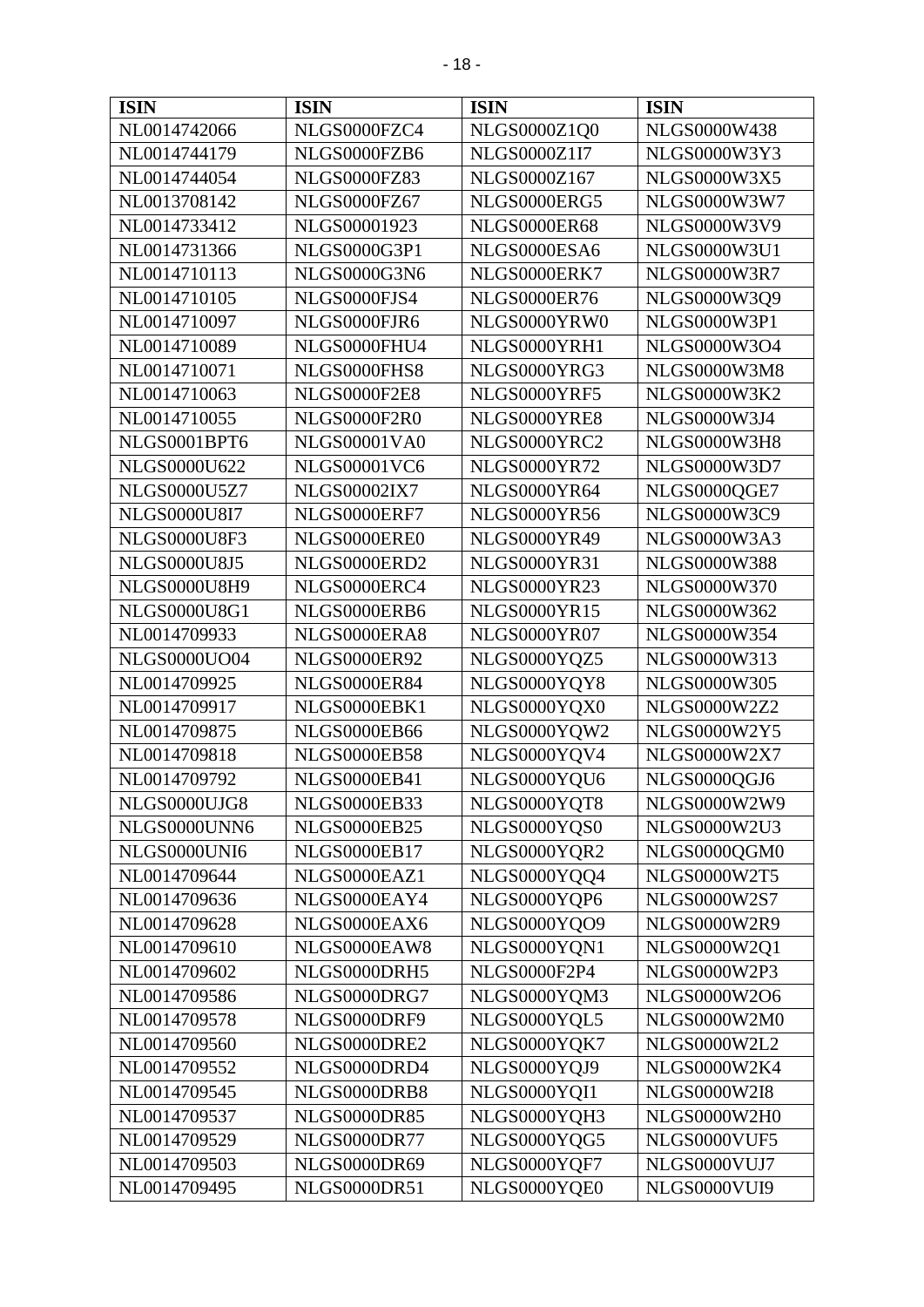| <b>ISIN</b>         | <b>ISIN</b>         | <b>ISIN</b>         | <b>ISIN</b>         |
|---------------------|---------------------|---------------------|---------------------|
| NL0014709412        | NLGS0000DPD8        | NLGS0000YQD2        | <b>NLGS0000VL22</b> |
| <b>NLGS0000V2Y6</b> | <b>NLGS00003ID7</b> | NLGS0000YQC4        | NLGS0000QLS7        |
| NL0014701781        | <b>NLGS0000DP95</b> | <b>NLGS0000F5F8</b> | NLGS0000VKY7        |
| NLGS0000V307        | <b>NLGS0000DP79</b> | NLGS0000YQB6        | NLGS0000QLR9        |
| NLGS0000UYP8        | <b>NLGS0000DP53</b> | NLGS0000YQA8        | NLGS0000VIJ2        |
| NL0014701641        | NLGS0000DP20        | NLGS0000YQ81        | NLGS0000VIC7        |
| NL0014701559        | NLGS0000DP04        | <b>NLGS0000F5E1</b> | NLGS0000VIA1        |
| NLGS0000V398        | <b>NLGS0000D7M2</b> | NLGS0000YQ73        | <b>NLGS0000VI50</b> |
| NLGS0000UYN3        | NLGS0000DE07        | NLGS0000YQ65        | NLGS0000VHW7        |
| <b>NLGS0000V356</b> | <b>NLGS0000D8I8</b> | NLGS0000YQ57        | NLGS0000VHS5        |
| NL0014701179        | NLGS0000COW3        | NLGS0000YQ40        | NLGS0000VHO4        |
| <b>NLGS0000V3K3</b> | NLGS0000COV5        | NLGS0000F2A6        | NLGS0000VHM8        |
| NL0014679920        | NLGS0000COU7        | <b>NLGS0000YQ32</b> | NLGS0000QND5        |
| NL0014679672        | NLGS0000COT9        | NLGS0000YQ24        | NLGS0000VHL0        |
| NL0014679664        | NLGS0000COS1        | NLGS0000YQ16        | NLGS0000VHJ4        |
| NL0014679656        | NLGS0000COR3        | <b>NLGS0000F2C2</b> | NLGS0000VHI6        |
| NLGS0000V612        | NLGS0000COG6        | <b>NLGS0000F5A9</b> | NLGS0000VHH8        |
| NL0014679607        | NLGS0000COF8        | <b>NLGS0000F2O7</b> | NLGS0000VHB1        |
| NL0014679474        | NLGS0000COE1        | NLGS0000YQ08        | NLGS0000VHA3        |
| NL0014679433        | NLGS0000COD3        | NLGS0000F2B4        | NLGS0000VH93        |
| NL0014679383        | NLGS0000COC5        | NLGS0000YPZ7        | <b>NLGS0000VH51</b> |
| NL0014679342        | NLGS0000COB7        | <b>NLGS0000F2Q2</b> | NLGS0000VH36        |
| <b>NLGS0000VD30</b> | NLGS0000CO97        | NLGS0000YPY0        | <b>NLGS0000VH28</b> |
| NL0014554941        | <b>NLGS0000CO89</b> | NLGS0000YPX2        | <b>NLGS0000VH10</b> |
| NL0014554933        | NLGS0000CO71        | NLGS0000YPW4        | NLGS0000VGY5        |
| NL0014554925        | <b>NLGS0000CO63</b> | NLGS0000YPV6        | NLGS0000VGU3        |
| NL0014554917        | NLGS0000CPM1        | NLGS0000YPU8        | NLGS0000VGS7        |
| NL0014554800        | NLGS0000CNX3        | NLGS0000YPT0        | NLGS0000VGO6        |
| NL0014554792        | NLGS0000CNT1        | NLGS0000YPS2        | NLGS0000VGK4        |
| NL0014554784        | NLGS0000CFV3        | NLGS0000YPR4        | NLGS0000VGC1        |
| NL0014554776        | NLGS0000CFU5        | NLGS0000YPQ6        | NLGS0000VG94        |
| NLGS0000VBL3        | NLGS0000CFS9        | NLGS0000YPO1        | <b>NLGS0000VG60</b> |
| NL0014554768        | NLGS0000CFR1        | NLGS0000YPN3        | <b>NLGS0000VG45</b> |
| NL0014554750        | NLGS0000CFO8        | NLGS0000YPM5        | <b>NLGS0000VG37</b> |
| NL0014554743        | NLGS0000CFJ8        | NLGS0000YPL7        | <b>NLGS0000VG29</b> |
| NL0014554727        | NLGS0000CFD1        | NLGS0000YPK9        | NLGS0000VFY7        |
| NL0014554719        | <b>NLGS0000BO23</b> | NLGS0000YPJ1        | NLGS0000VFX9        |
| NL0014554701        | <b>NLGS0000BO15</b> | NLGS0000YPI3        | NLGS0000VFV3        |
| NL0014554693        | <b>NLGS0000BO07</b> | NLGS0000YPH5        | NLGS0000VFS9        |
| NL0014554685        | NLGS0000BNZ0        | NLGS0000FLN1        | NLGS0000VFQ3        |
| NL0014554586        | NLGS00006RK6        | NLGS0000YPG7        | NLGS0000VFM2        |
| NL0014554560        | NLGS0000BNC9        | NLGS0000YPF9        | NLGS0000VFK6        |
| NL0014554545        | NLGS0000BNB1        | NLGS0000YPE2        | NLGS0000VFJ8        |
| NL0014554487        | NLGS0000BNA3        | NLGS0000YPD4        | NLGS0000VFH2        |
| NL0014554461        | NLGS0000BN99        | NLGS0000YPC6        | NLGS0000VFF6        |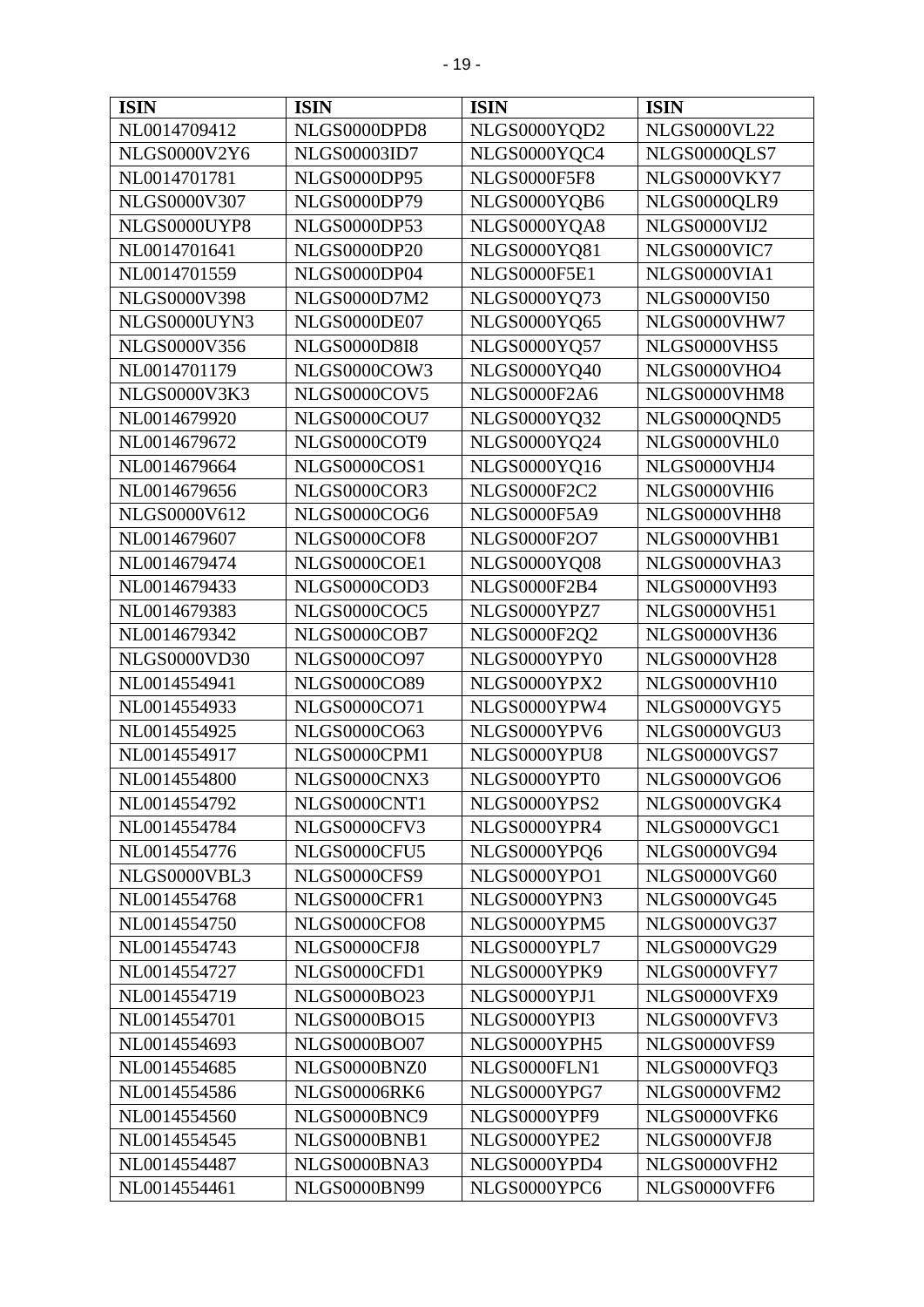| <b>ISIN</b>         | <b>ISIN</b>         | <b>ISIN</b>         | <b>ISIN</b>         |
|---------------------|---------------------|---------------------|---------------------|
| NL0014554446        | <b>NLGS0000BN81</b> | <b>NLGS0000YP82</b> | NLGS0000VFE9        |
| NL0014554412        | <b>NLGS0000BN73</b> | NLGS0000FMB4        | NLGS0000VFB5        |
| NL0014554347        | <b>NLGS0000BN65</b> | <b>NLGS0000YP74</b> | <b>NLGS0000VF95</b> |
| NLGS0000VCA4        | <b>NLGS0000BN32</b> | NLGS0000YP66        | <b>NLGS0000VF87</b> |
| NL0014554164        | NLGS0000BMZ2        | <b>NLGS0000YP58</b> | <b>NLGS0000VF46</b> |
| NL0014554156        | NLGS0000BMX7        | NLGS0000YP33        | <b>NLGS0000RH57</b> |
| NL0014553943        | <b>NLGS000075Z3</b> | NLGS0000FMN9        | <b>NLGS0000S6S4</b> |
| NL0014551863        | NLGS0000BMS7        | NLGS0000FMO7        | <b>NLGS0000S4X9</b> |
| NL0014551855        | NLGS0000BMP3        | NLGS0000YP09        | <b>NLGS0000S3Z6</b> |
| NL0014551848        | <b>NLGS00007GS0</b> | NLGS0000YOY3        | NLGS0000S543        |
| NL0014551830        | NLGS0000BMK4        | NLGS0000YOS5        | NLGS0000S576        |
| NL0014551798        | NLGS0000B4H1        | NLGS0000YOR7        | <b>NLGS0000S6U0</b> |
| NL0014551780        | <b>NLGS0000B4D0</b> | NLGS0000YOQ9        | NLGS0000S519        |
| NL0014551772        | NLGS0000ANN8        | NLGS0000G3O4        | <b>NLGS0000S6T2</b> |
| NL0014551665        | NLGS0000ANM0        | NLGS0000YOP1        | NLGS0000SHF8        |
| NL0014547861        | NLGS0000ANJ6        | <b>NLGS0000YOO4</b> | NLGS0000SHD3        |
| NL0014547853        | NLGS0000ANI8        | NLGS0000YON6        | NLGS0000VDD6        |
| NL0014547846        | NLGS0000ANG2        | NLGS0000YOM8        | <b>NLGS0000VA82</b> |
| NLGS0000VK64        | NLGS0000ANF4        | NLGS0000YOL0        | NLGS0000V9Q7        |
| NL0014550733        | NLGS0000ANE7        | NLGS0000YOK2        | <b>NLGS0000VD14</b> |
| NL0014546715        | NLGS00008860        | NLGS0000YOJ4        | NLGS0000VCZ1        |
| NL0014546707        | NLGS0000AND9        | NLGS0000YOI6        | NLGS0000VCY4        |
| NL0014546491        | <b>NLGS0000AN74</b> | NLGS0000YOG0        | NLGS0000VCX6        |
| NL0014546483        | NLGS0000AN66        | NLGS0000YOF2        | NLGS0000VCR8        |
| NL0014546475        | <b>NLGS0000AN09</b> | NLGS0000YOE5        | <b>NLGS0000VC15</b> |
| NL0014546467        | NLGS0000AMX9        | NLGS0000YOD7        | NLGS0000VBY6        |
| NL0014546459        | NLGS00008886        | NLGS0000YOC9        | NLGS0000VBW0        |
| NL0014546442        | NLGS0000A6P0        | <b>NLGS0000G3M8</b> | NLGS0000VBT6        |
| NLGS0000VL63        | <b>NLGS0000A6O3</b> | <b>NLGS0000FZ42</b> | NLGS0000VBK5        |
| NLGS0000VL06        | NLGS0000ACH3        | NLGS0000YOB1        | <b>NLGS0000V8V9</b> |
| NLGS0000VLC1        | NLGS0000ACF7        | NLGS0000FYW5        | <b>NLGS0000V8U1</b> |
| <b>NLGS0000VL97</b> | <b>NLGS0000A6I5</b> | <b>NLGS0000GD88</b> | <b>NLGS0000SR88</b> |
| NL0014546376        | <b>NLGS00009XC5</b> | NLGS0000YOA3        | NLGS0000V372        |
| <b>NLGS0000VL30</b> | NLGS000096L9        | <b>NLGS0000YO91</b> | NLGS0000V331        |
| NLGS0000VLA5        | <b>NLGS00008SU9</b> | <b>NLGS0000YO83</b> | NLGS0000V315        |
| NL0014546319        | <b>NLGS00008RG0</b> | NLGS0000GHD8        | <b>NLGS0000V2Z3</b> |
| <b>NLGS0000VL55</b> | <b>NLGS00008SV7</b> | <b>NLGS0000YO75</b> | <b>NLGS0000V4L9</b> |
| <b>NLGS0000W2V1</b> | <b>NLGS00007GU6</b> | <b>NLGS0000YO67</b> | NLGS0000V4E4        |
| <b>NLGS0000W5R2</b> | <b>NLGS00006P34</b> | <b>NLGS0000YO59</b> | <b>NLGS0000V4D6</b> |
| NL0014546285        | NLGS00002W05        | <b>NLGS0000YO42</b> | <b>NLGS0000V4B0</b> |
| NL0014546277        | <b>NLGS00002VY8</b> | NLGS0000GHB2        | NLGS0000V0Z7        |
| <b>NLGS0000W9B8</b> | <b>NLGS00002VX0</b> | <b>NLGS0000YO34</b> | NLGS0000UJC7        |
| NL0014546269        | <b>NLGS00002VW2</b> | <b>NLGS0000YO26</b> | NLGS0000ULY7        |
| NL0014546194        | NLGS00001L74        | <b>NLGS0000YO18</b> | NLGS0000ULX9        |
| NL0014540346        | NLGS00000KK4        | <b>NLGS0000YO00</b> | NLGS0000ULW1        |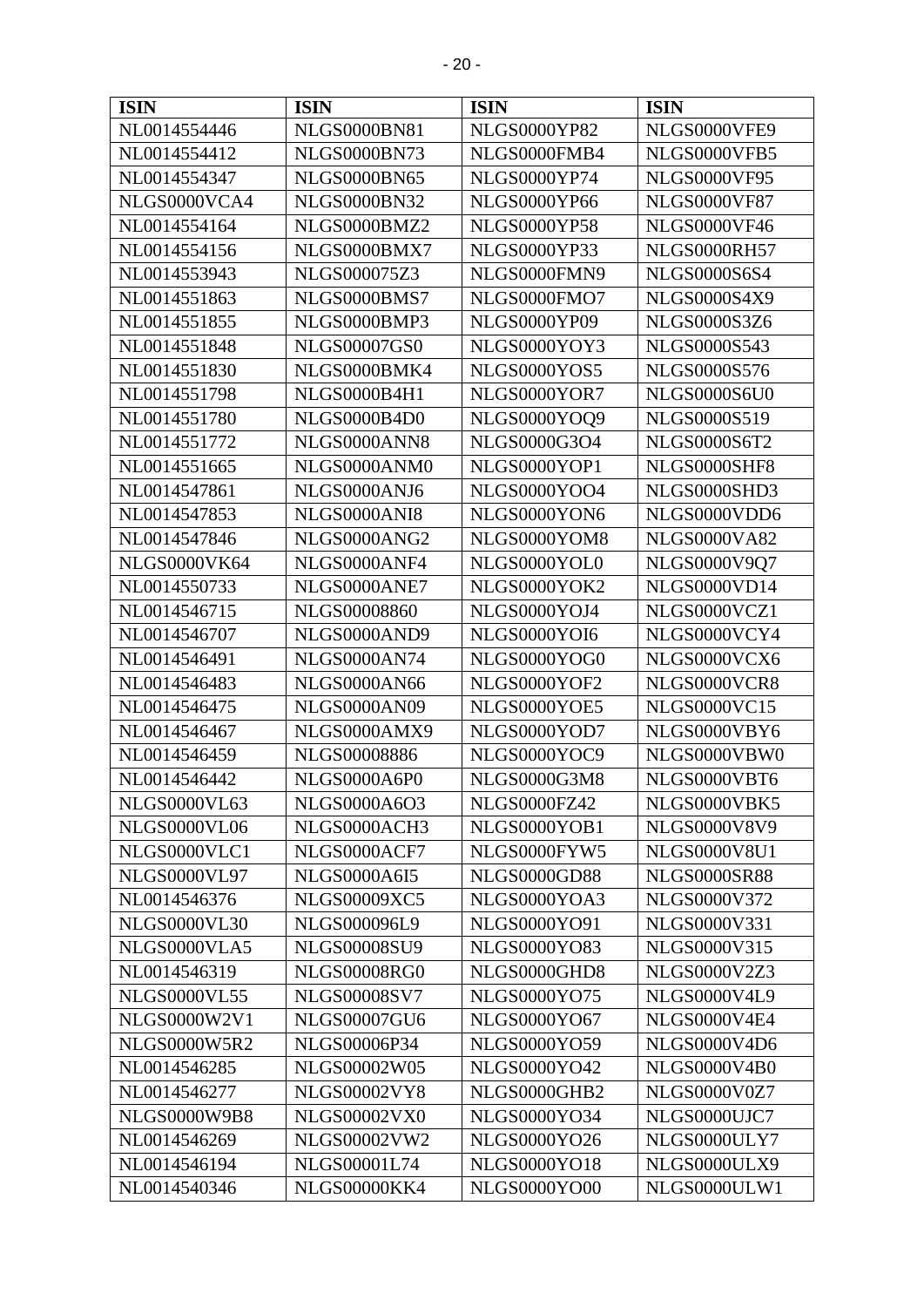| <b>ISIN</b>         | <b>ISIN</b>         | <b>ISIN</b>         | <b>ISIN</b>         |
|---------------------|---------------------|---------------------|---------------------|
| NL0014540197        | NLGS00000KJ6        | NLGS0000YNZ2        | NLGS0000ULV3        |
| NL0014540148        | <b>NLGS000097U8</b> | NLGS0000YNY5        | NLGS0000ULU5        |
| NL0014540122        | <b>NLGS00000KI8</b> | <b>NLGS0000GI83</b> | NLGS0000ULT7        |
| NL0014537185        | NLGS00000KH0        | <b>NLGS0000GI91</b> | NLGS0000U6E0        |
| NL0014536955        | <b>NLGS00000KG2</b> | NLGS0000YNX7        | <b>NLGS0000U6D2</b> |
| NL0014536948        | <b>NLGS00000KF4</b> | NLGS0000YNW9        | NLGS0000U6C4        |
| NL0014530560        | <b>NLGS000007J0</b> | NLGS0000YNV1        | <b>NLGS0000U6B6</b> |
| NL0014530347        | NLGS000007I2        | NLGS0000YNU3        | <b>NLGS0000U6A8</b> |
| NL0014530339        | <b>NLGS000000D8</b> | NLGS0000YNT5        | <b>NLGS0000U697</b> |
| NL0014530313        | NLGS00000826        | NLGS0000YNR9        | <b>NLGS0000U689</b> |
| NLGS0000WV52        | NL0015309394        | NLGS0000YNQ1        | NLGS0000U671        |
| NL0014529752        | NL0015309378        | <b>NLGS0000GZ58</b> | <b>NLGS0000U663</b> |
| NLGS0000XCB8        | NL0015309345        | NLGS0000YNO6        | <b>NLGS0000U655</b> |
| NL0014529745        | NLGS000095N7        | NLGS0000YNM0        | <b>NLGS0000U648</b> |
| NL0014529737        | NLGS000093X1        | NLGS0000YNL2        | <b>NLGS0000U630</b> |
| NL0014529729        | NL0015407628        | NLGS0000YNK4        | NLGS0000U614        |
| NL0014529711        | <b>NLGS000095P2</b> | NLGS0000YNJ6        | <b>NLGS0000U606</b> |
| NLGS0000XEX8        | NL0015407602        | NLGS0000YNI8        | <b>NLGS0000U6F7</b> |
| NL0014529489        | <b>NLGS00009PN8</b> | NLGS0000YNH0        | NL0015342304        |
| NL0014529463        | NL0015371485        | NLGS0000YNG2        | NLGS0001BQQ0        |
| NLGS0000XFD7        | <b>NLGS00009PL2</b> | NLGS0000YNF4        | NLGS0001BQJ5        |
| NL0014521718        | NL0015355348        | NLGS0000YND9        | NLGS0001BQE6        |
| NL0014521700        | NLGS00009VO4        | NLGS0000GXG8        | NLGS0001BQ20        |
| NL0014521122        | NLGS00015Y16        | NLGS0000YNC1        | NLGS0001BNG8        |
| NL0014521114        | NLGS00009RI4        | NLGS0000YNB3        | NLGS0001BQY4        |
| NL0014422024        | NLGS00015Y08        | NLGS0000YNA5        | NLGS0001BQX6        |
| NL0014246266        | <b>NLGS00015XZ3</b> | <b>NLGS0000YN92</b> | NLGS0001BQW8        |
| NLGS000100D6        | NLGS00015XY6        | NLGS0000YN84        | NLGS0001B4M0        |
| NL0014246258        | NLGS000161Q0        | NLGS0000YN76        | NL0013860257        |
| NLGS0000XRD2        | NLGS00009VQ9        | NLGS0000YN68        | NLGS00019V49        |
| NLGS0000XSQ2        | <b>NLGS00015XM1</b> | NLGS0000GZL3        | NLGS00019V23        |
| NLGS000100A2        | NLGS00014W43        | <b>NLGS0000YN50</b> | NLGS00019YM1        |
| NLGS0000XQZ7        | NLGS00014W35        | NLGS0000YN43        | <b>NLGS00019YK5</b> |
| NLGS00010015        | NLGS00014W27        | NLGS0000YMV3        | <b>NLGS00019XW2</b> |
| NLGS000100K1        | NLGS00014W19        | NLGS0000YMT7        | NLGS00019XP6        |
| NLGS0000TTB0        | NLGS00014W01        | <b>NLGS0000YN27</b> | NLGS00019XO9        |
| NLGS0000YJO4        | <b>NLGS00014VZ0</b> | NLGS0000YMP5        | NLGS00019XN1        |
| NLGS0000YJK2        | <b>NLGS00014VY3</b> | NLGS0000YMO8        | NLGS00019XM3        |
| NLGS0000YP90        | <b>NLGS00014VX5</b> | NLGS0000YMM2        | <b>NLGS00019XL5</b> |
| NLGS0000YQ99        | <b>NLGS00014VW7</b> | NLGS0000HQW7        | NLGS00019XJ9        |
| NLGS0000YSW8        | NLGS00014VV9        | <b>NLGS0000HQ41</b> | NLGS00019XI1        |
| <b>NLGS0000YP25</b> | <b>NLGS00014VU1</b> | NLGS0000HQS5        | NLGS00019XH3        |
| NLGS0000TGE1        | <b>NLGS00014VT3</b> | NLGS0000HQV9        | NLGS00019XG5        |
| NLGS0000TG72        | <b>NLGS00014VS5</b> | NLGS0000HQT3        | <b>NLGS00019XF7</b> |
| NLGS0000TG64        | <b>NLGS00014VR7</b> | NLGS0000YSY4        | <b>NLGS00019XE0</b> |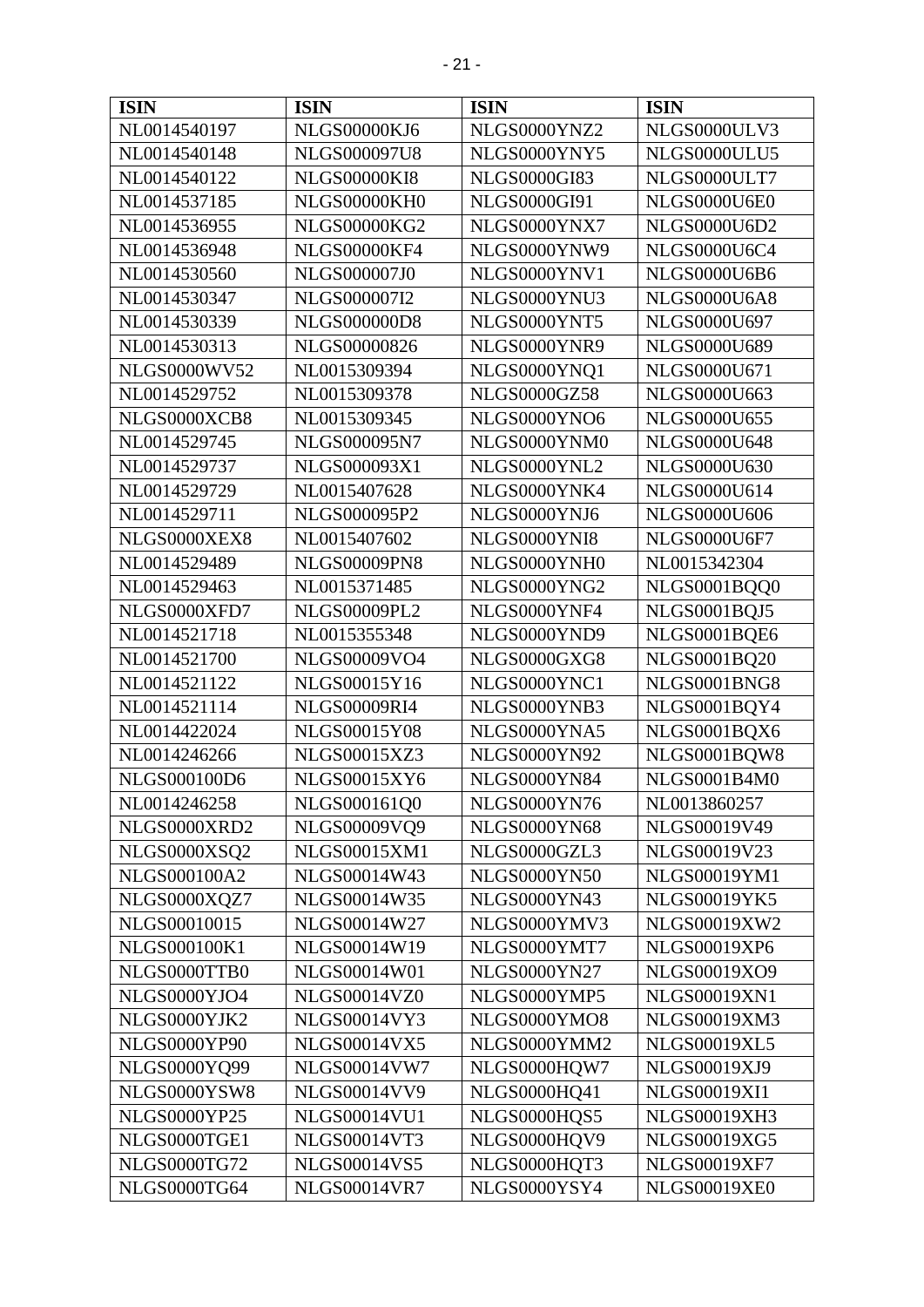| <b>ISIN</b>         | <b>ISIN</b>         | <b>ISIN</b>         | <b>ISIN</b>         |
|---------------------|---------------------|---------------------|---------------------|
| NLGS0000YOH8        | <b>NLGS00014AZ4</b> | NLGS0000YSV0        | NLGS00019XD2        |
| <b>NLGS0000TG56</b> | <b>NLGS00014A31</b> | NLGS0000YSS6        | <b>NLGS00019XC4</b> |
| <b>NLGS0000TG49</b> | <b>NLGS00014A15</b> | NLGS0000YSR8        | NLGS00019XB6        |
| <b>NLGS0000TG31</b> | NLGS00014A07        | NLGS0000YMJ8        | NLGS00019X47        |
| NLGS0000TD34        | NLGS000149Z6        | NLGS0000YMI0        | NLGS00019X13        |
| NLGS0000SRM3        | NLGS000149Y9        | NLGS0000YMH2        | NLGS00019X05        |
| <b>NLGS0000Z5E7</b> | NLGS000149W3        | NLGS0000YMF6        | NLGS00019WZ7        |
| NLGS0000Z2E4        | NLGS000149U7        | NLGS0000YME9        | NLGS00019WY0        |
| NLGS0000SRH3        | NLGS000149R3        | NLGS0000YMC3        | NLGS00019W48        |
| NLGS0000Z5F4        | NLGS000149M4        | NLGS0000YMB5        | <b>NLGS00019VS4</b> |
| <b>NLGS0000Z1R8</b> | <b>NLGS000149K8</b> | <b>NLGS0000YM93</b> | <b>NLGS00019UX6</b> |
| NLGS0000Z548        | NLGS000149J0        | <b>NLGS0000YM85</b> | <b>NLGS00019UK3</b> |
| NLGS0000SRF7        | NLGS000149I2        | <b>NLGS0000YM77</b> | <b>NLGS00018UB4</b> |
| NLGS0000SRD2        | <b>NLGS000148M6</b> | <b>NLGS0000YM69</b> | NL0014228660        |
| <b>NLGS0000Z2Q8</b> | NLGS000146R9        | NLGS0000J9M2        | NL0014408627        |
| NLGS0000Z522        | <b>NLGS000147F2</b> | NLGS0000J9N0        | NL0014409500        |
| NLGS0000SRC4        | <b>NLGS000141N9</b> | NLGS0000JMZ5        | NL0014419699        |
| NLGS0000Z357        | <b>NLGS00012WN8</b> | NLGS0000JO90        | NL0014422099        |
| NLGS0000Z233        | <b>NLGS00012VB5</b> | <b>NLGS0000K3S9</b> | <b>NLGS00016LN2</b> |
| NLGS0000SRB6        | <b>NLGS00012VA7</b> | NLGS0000JZQ6        | <b>NLGS00016KK0</b> |
| <b>NLGS0000SR96</b> | NLGS00012V12        | NLGS0000KML3        | <b>NLGS00016KI4</b> |
| NLGS0000SFK2        | NLGS00012UZ6        | NLGS0000KLY8        | <b>NLGS00016KH6</b> |
| NLGS0000ZTD3        | NLGS00012UY9        | NLGS0000LOE2        | <b>NLGS00016KG8</b> |
| <b>NLGS0000ZV00</b> | <b>NLGS00012UR3</b> | NLGS0000YJM8        | NLGS00016K52        |
| NLGS0000ZT04        | <b>NLGS00012UP7</b> | <b>NLGS0000M4M8</b> | NL0014529869        |
| NLGS0000ZRK2        | <b>NLGS00012UO0</b> | NLGS0000M4N6        | NL0014529505        |
| <b>NLGS0000S2K0</b> | <b>NLGS00012UN2</b> | NLGS00010056        | NL0014529877        |
| <b>NLGS0000S2J2</b> | <b>NLGS00012UK8</b> | NLGS0000MQZ0        | NLGS00016K37        |
| <b>NLGS0000S3J0</b> | NLGS0000ADB4        | <b>NLGS0000XSO7</b> | <b>NLGS00016JT3</b> |
| <b>NLGS00010MS2</b> | NLGS00012WJ6        | NLGS0000XSN9        | NLGS00016J55        |
| <b>NLGS0000S3I2</b> | <b>NLGS00012VT7</b> | <b>NLGS0000XS07</b> | NLGS00016J06        |
| NLGS0000S3H4        | NLGS00012VQ3        | NLGS0000XRY8        | <b>NLGS00016IW9</b> |
| NLGS0000S3G6        | <b>NLGS00012VP5</b> | NLGS0000MOY8        | <b>NLGS00016IV1</b> |
| <b>NLGS0000S3F8</b> | NLGS00012V38        | NLGS0000XRT8        | NL0011701032        |
| <b>NLGS00010MF9</b> | NLGS0000ADC2        | NLGS0000XRO9        | NL0011694773        |
| <b>NLGS0000S3E1</b> | NLGS0000ADE8        | NLGS0000XRG5        | NL0011603279        |
| <b>NLGS0000S3D3</b> | NLGS0000ANH0        | NLGS0000XQV6        | NL0011603238        |
| <b>NLGS00010JX8</b> | <b>NLGS00011PN4</b> | NLGS0000XQN3        | NL0011601554        |
| <b>NLGS0000S3C5</b> | <b>NLGS00011PE3</b> | NLGS0000MVJ4        | NL0011592399        |
| NLGS000114F2        | NLGS00011P60        | NLGS0000XA80        | NL0013596703        |
| <b>NLGS0000S3B7</b> | NLGS0000AQU6        | <b>NLGS0000XA72</b> | NL0013469315        |
| NLGS000115B8        | <b>NLGS0000AR47</b> | <b>NLGS0000XA56</b> | NL0013437007        |
| NLGS00011575        | NLGS0000ASX6        | NLGS0000X9Y9        | NL0013437023        |
| NLGS000114N6        | <b>NLGS00011EU3</b> | NLGS0000X9W3        | NL0013400112        |
| NLGS00011Q51        | NLGS00011591        | NLGS0000X9V5        | NL0015336306        |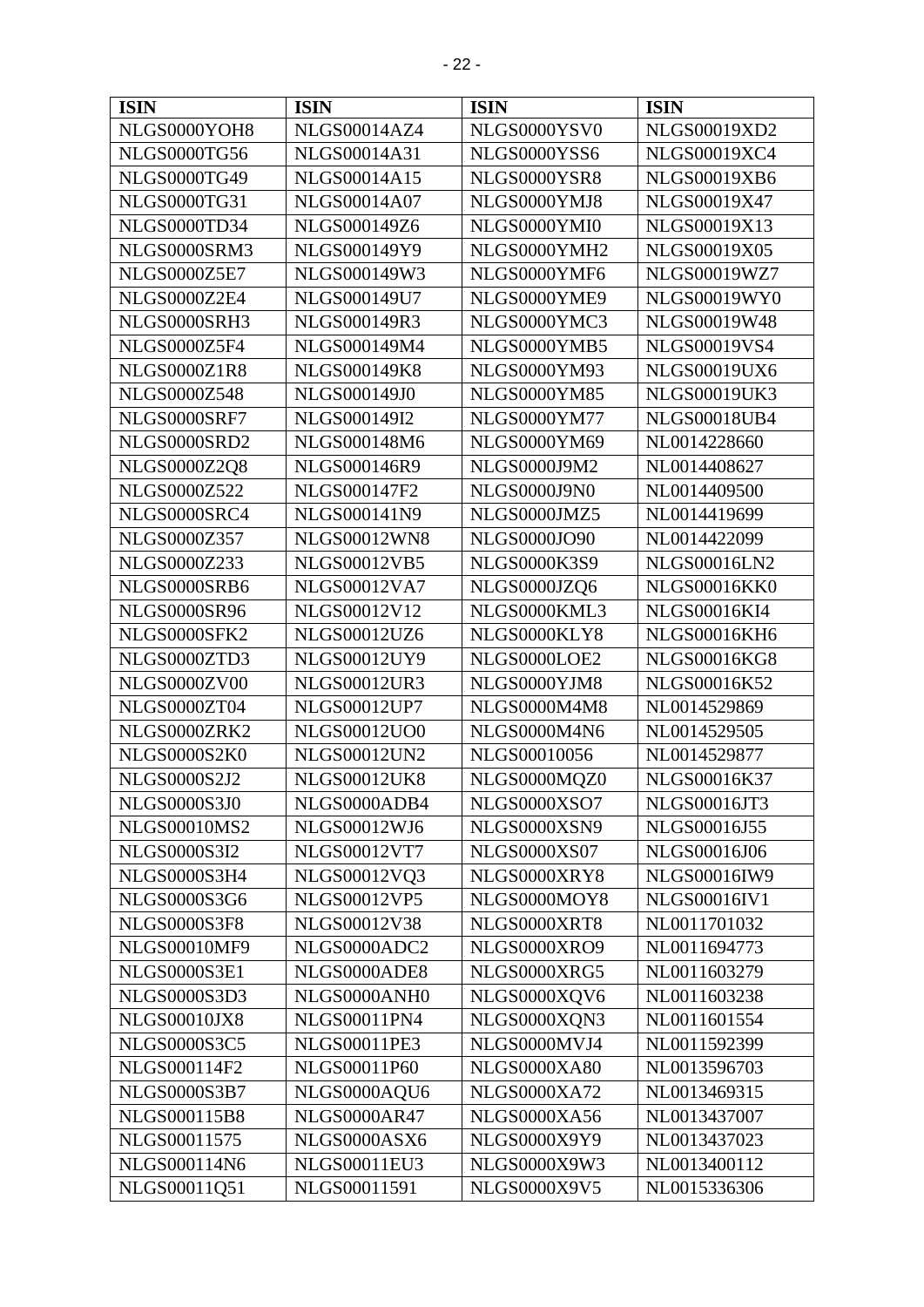| <b>ISIN</b>         | <b>ISIN</b>         | <b>ISIN</b>         | <b>ISIN</b>  |
|---------------------|---------------------|---------------------|--------------|
| <b>NLGS00011PX3</b> | NLGS000114M8        | NLGS0000X9T9        | NL0015268392 |
| NLGS00011PY1        | NLGS000114D7        | <b>NLGS0000XG43</b> | NL0015250176 |
| <b>NLGS0000S6X4</b> | NLGS000114C9        | NLGS0000XFY3        | NL0015250945 |
| NLGS00011QH4        | NLGS000114B1        | NLGS0000XFE5        | NL0015245382 |
| <b>NLGS0000RV83</b> | NLGS00011492        | NLGS0000XFB1        | NL0015245374 |
| <b>NLGS0000RV75</b> | NLGS00011450        | <b>NLGS0000XF85</b> | NL0015236787 |
| NLGS0000RUP2        | NLGS00011443        | <b>NLGS0000XF77</b> | NL0015226879 |
| NLGS0000RUO5        | NLGS00011401        | NLGS0000XF44        | NL0015222753 |
| NLGS0000RKN8        | NLGS000113U3        | <b>NLGS0000XF10</b> | NL0015207085 |
| NLGS0000RKM0        | NLGS000113M0        | NLGS0000XEZ3        | NL0015207101 |
| NLGS000122T6        | NLGS000113K4        | NLGS0000XCR4        | NL0015207077 |
| NLGS0000RKC1        | NLGS000113I8        | NLGS0000XCM5        | NL0014554552 |
| NLGS0000RKB3        | NLGS000113F4        | NLGS0000XCL7        | NL0014554388 |
| NLGS0000RKA5        | NLGS000113E7        | NLGS0000XCK9        | NL0015197443 |
| NLGS00012V20        | NLGS00011393        | NLGS0000XCJ1        | NL0014554735 |
| <b>NLGS00012RU3</b> | NLGS00011344        | NLGS0000XCI3        | NL0015184193 |
| NLGS00012QX9        | NLGS00011328        | NLGS0000XCH5        | NL0015174467 |
| NLGS00012V79        | NLGS00011302        | NLGS0000XCG7        | NL0015174509 |
| <b>NLGS00012UU7</b> | NLGS000112Z4        | NLGS0000XCF9        | NL0015168816 |
| NLGS00012VS9        | NLGS0000B8A7        | NLGS0000XCE2        | NL0015156795 |
| NLGS0000RK94        | NLGS000112V3        | NLGS0000XCD4        | NL0015157850 |
| NLGS0000RLP1        | NLGS000112T7        | NLGS0000XCC6        | NL0015132432 |
| NLGS00012R26        | NLGS000112P5        | NLGS0000XCA0        | NL0015132275 |
| NLGS0000RLN6        | <b>NLGS000112K6</b> | <b>NLGS0000XC96</b> | NL0015131889 |
| <b>NLGS0000RK86</b> | <b>NLGS0000B6U9</b> | NLGS0000XC88        | NL0015131624 |
| <b>NLGS0000RK78</b> | NLGS000112E9        | <b>NLGS0000XC70</b> | NL0015131905 |
| <b>NLGS0000RK45</b> | NLGS0000BMV1        | <b>NLGS0000XC62</b> | NL0015121450 |
| <b>NLGS0000RK37</b> | <b>NLGS0000C2A9</b> | NLGS0000XC54        | NL0015121443 |
| <b>NLGS0000RK29</b> | <b>NLGS00010MH5</b> | <b>NLGS0000XC47</b> | NL0013784671 |
| NLGS0000RJZ4        | <b>NLGS00010ME2</b> | <b>NLGS0000X7T3</b> | NL0014989543 |
| NLGS0000RJY7        | NLGS00010MD4        | NLGS0000X7M8        | NL0014989048 |
| NLGS0000RJX9        | <b>NLGS00010MC6</b> | NLGS0000WV60        | NL0014683203 |
| NLGS00014447        | NLGS0000CNQ7        | NLGS0000WRA0        | NL0014982480 |
| NLGS0000RH24        | <b>NLGS00010KQ0</b> | NLGS0000WR09        | NL0014978165 |
| <b>NLGS0000RI56</b> | NLGS00010K33        | NLGS0000WQP0        | NL0014980542 |
| NLGS00014322        | NLGS00010K25        | NLGS0000WQN5        | NL0014978090 |
| NLGS0000RCO3        | NLGS00010K17        | NLGS0000WQH7        | NL0014981920 |
| NLGS000149T9        | NLGS00010K09        | NLGS0000WQD6        | NL0014952830 |
| NLGS0000RCM7        | NLGS00010JZ3        | NLGS0000WQA2        | NL0013739097 |
| <b>NLGS00014BO6</b> | NLGS00010JY6        | NLGS0000WQ59        | NL0013739089 |
| <b>NLGS00014BF4</b> | NLGS0000ZTW3        | NLGS0000WPV0        | NL0014943086 |
| NLGS000149L6        | NLGS0000ZSP9        | NLGS0000WPO5        | NL0014701575 |
| NLGS00014C39        | NLGS0000ZSM6        | NLGS0000WPG1        | NL0014943060 |
| NLGS000149X1        | NLGS0000ZSL8        | NLGS0000WPF3        | NL0014942476 |
| NLGS000146K4        | NLGS0000ZSK0        | NLGS0000WP84        | NL0014941783 |